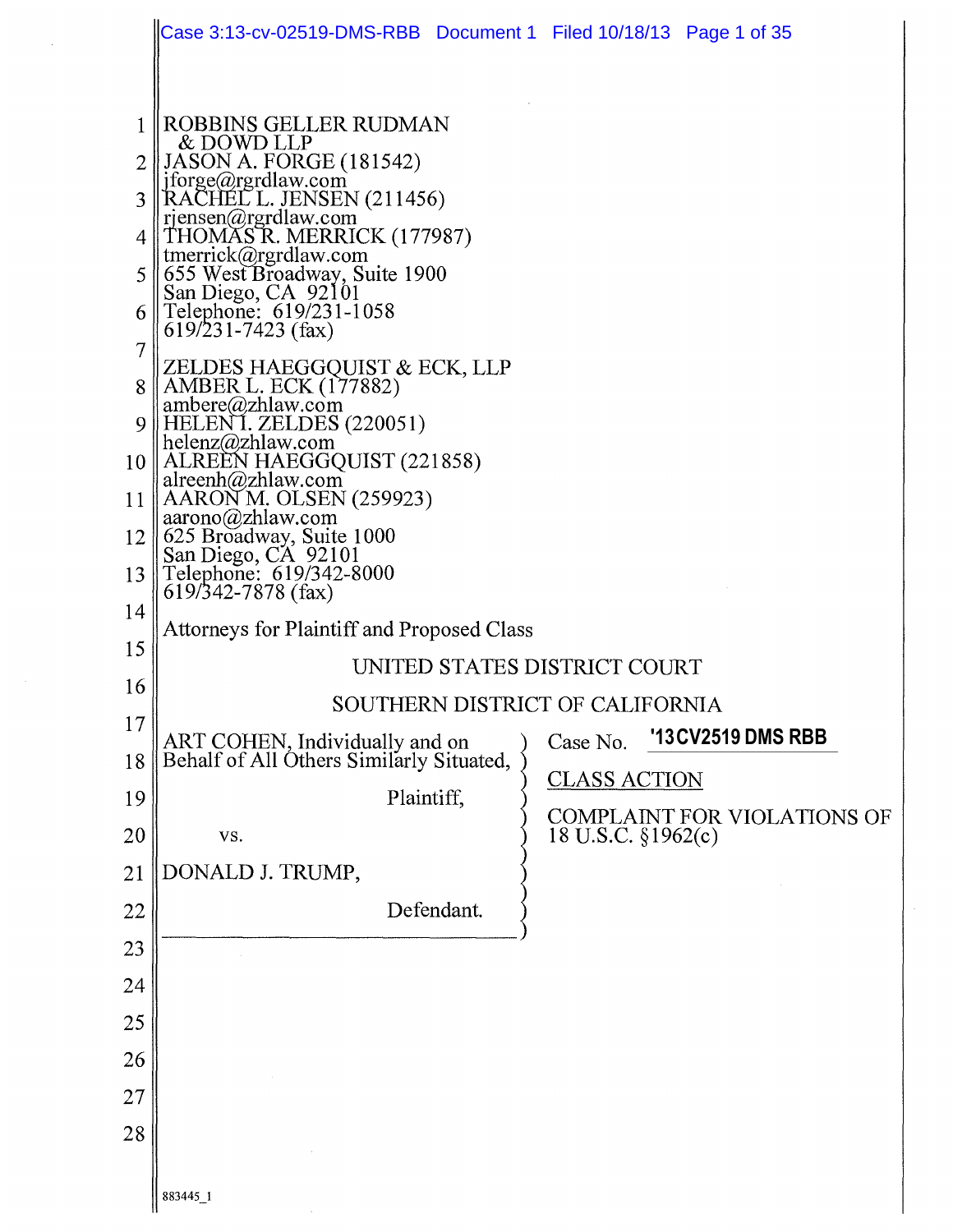Plaintiff Art Cohen ("Plaintiff'), by and through his attorneys, brings this action  $\mathbf{1}$ on behalf of himself and all others similarly situated, against Donald J. Trump  $\overline{2}$ ("Defendant" or "Defendant Trump"). Plaintiff alleges the following based upon 3 information and belief, the investigation of counsel, and personal knowledge as to the  $\overline{4}$ allegations pertaining to him. 5

6

#### NATURE OF THE ACTION

1. Defendant ensnared Plaintiff and thousands of other student-victims in a  $\overline{7}$ fraudulent scheme nationwide to sell real estate seminars and mentorships ("Live 8 9 Events") by trading on the Trump moniker. Defendant uniformly misled Plaintiff and the Class that they would learn Donald Trump's real estate secrets through him and 10 his handpicked professors at his elite "University." The misleading nature of the 11 enterprise is embodied by its very name. That is because, though Defendant promised 12 "Trump University," he delivered neither Donald Trump nor a University. 13

2. Defendant expressly set out to leverage Donald Trump's fame and expertise as a real estate mogul by creating "Trump University," which Defendant marketed as a premier institution of higher learning rivaling Wharton Business School, and with which Trump was so integrally involved, students would effectively be learning from him.<sup>1</sup> Defendant marketed Trump University as 'the next best thing to being Trump's "Apprentice," referencing Trump's hit reality television series. 14 15 16 17 18 19

3. In a promotional video for Trump University posted on YouTube, embedded in email blasts, and shown at Trump University Live Events (hereinafter, the "Main Promotional Video"), Trump himself promised would-be student-victims: 20 21 22

- We're going to have **professors and adjunct professors** that are absolutely terrifc. Terrific people. Terrific brains. Successful. The best. We are going to have the best of the best. And, honestly, if you don't learn from them, *if you* **don't learn front sne,** if you don't learn from the people that we're going to be putting forward, and these are all people that are *handpicked by me*, then, you're just not gonna make it in
- 26

23

24

<sup>1</sup>As detailed herein, Trump University changed its name to Trump Entrepreneur Initiative on June 2, 2010. 27 28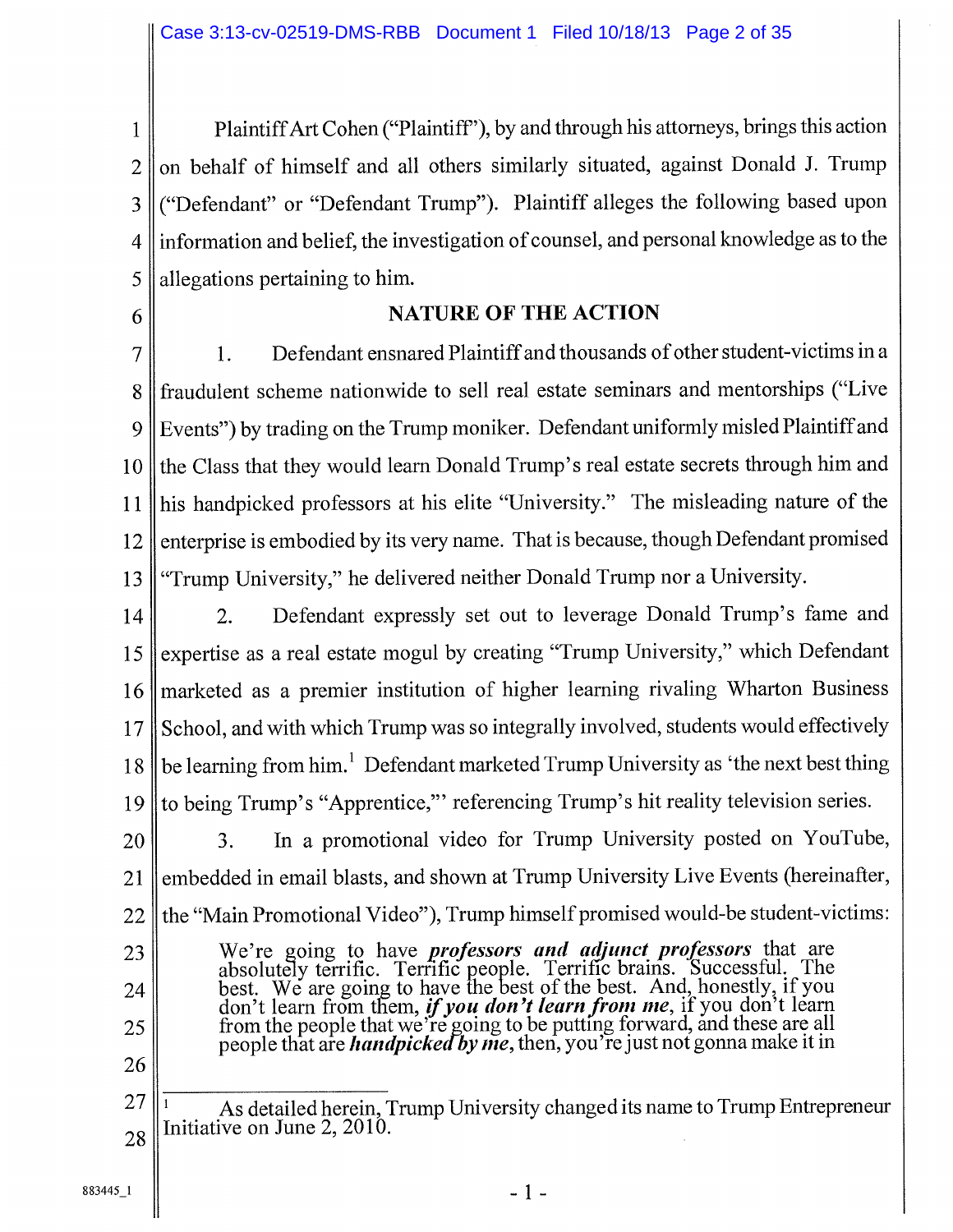1 2

3

4

5

6

7

8

terms of the world of success. And that's okay, but you're not gonna make it in terms of success.

- 4. Defendant mass mailed to Plaintiff and the Class a "Special Invitation from Donald J. Trump" to the free introductory Live Event, adorned with the Trump University coat of arms and promising: *"My hand-picked instructors and mentors will show you how to use real estate strategies ...."* The letter continues that with "ongoing support from your own *Team of Trump Experts — you'll* have what you need to succeed!" The letter closes with Donald J. Trump's name, signature, and Trump University's address at 40 Wall Street, 32nd Floor, New York, NY 10005.
- 9 10 11 12 13 14 15 16 5. Trump gave himself a prominent, if not exclusive, role in the national advertising campaign for "Trump University." However, Trump did not fulfill the promises he made to student-victims around the country — he did not teach students his coveted real estate investing "secrets" at the Live Events, he did not contribute in any meaningful way to the curriculum for the Live Events, and he did not handpick the Live Event seminar instructors and mentors who "taught" student-victims at 3-day Live Events and Elite mentorship programs — both of which were upsells from the free introductory Live Event called the "Preview."
- 17 18 19 20 21 22 23 24 25 26 6. Almost immediately after Trump founded Trump University, the New York State Education Department ("NYSED") wrote to Donald Trump on May 27, 2005, warning him that using the name "University" was illegal without a license, and asked Trump to stop using the name "Trump University." Instead of complying, Defendant's agents created a fictitious office in Dover, Delaware, and then Defendant continued to brazenly operate illegally out of his 40 Wall Street office in New York, New York for five years. On March 30, 2010, the NYSED wrote to Donald Trump and again advised that use of the title "University" in the name of his corporation was "misleading" and illegal. On June 15, 2010, NYSED wrote to Trump University
- <sup>2</sup>Emphasis is supplied and citations and internal quotation marks omitted here 27 and throughout, unless otherwise noted. 28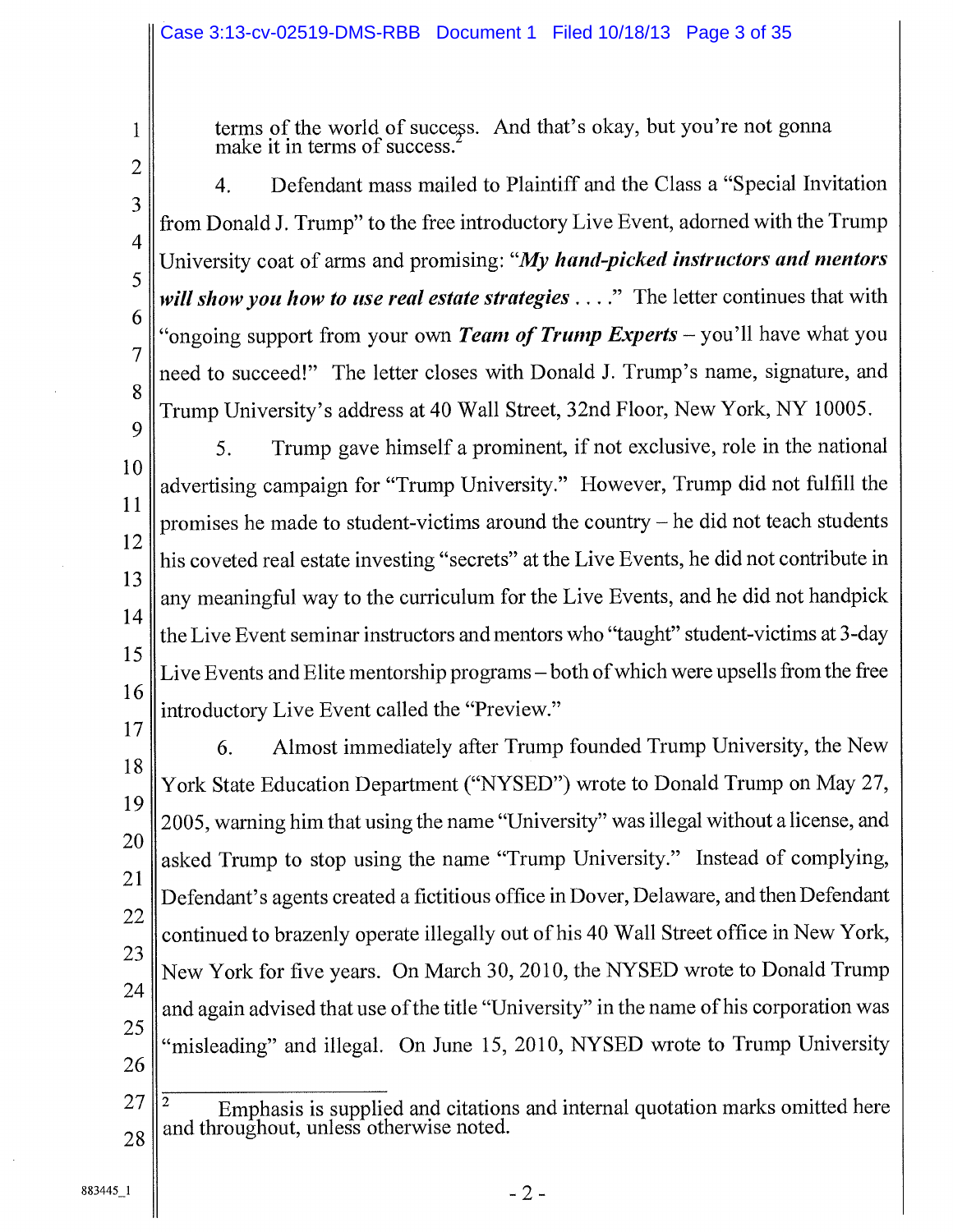directing Defendant to cease any further training until Trump University obtained a license to operate as an institution of higher learning. The NYSED demanded: *"All current students should be refunded"* and warned that failure to comply with the law  $4 \text{ "may result in disciplinary action."}$  Defendant did not give students refunds, but did 5 stop offering and selling Live Events shortly thereafter in or about August 2010. However, Defendant has made multiple statements that he intends to resume Trump University courses in the future.

8 7. At least 11 Attorneys General and the U.S. Department of Justice have 9 received numerous complaints about Trump University; the Texas Attorney General's 10 investigation into misleading advertisements by Trump University ultimately led to 11 the suspension of Live Events in that state; and a year after the filing of a related class 12 action in this Court, the New York Attorney General launched an investigation into 13 Trump University's deceptive practices. And, due to Defendant's misleading 14 advertisements and marketing of Trump University as a "University," the Better 15 Business Bureau ("BBB") refused to accredit Trump University and gave it a D- grade 16 due to the many complaints lodged by consumers.

- 17<sup>8</sup> 178. Plaintiff brings this class action on behalf of himself and all other 18 similarly-situated consumers who purchased Trump University Live Events 19 throughout the United States, asserting violations of the Racketeer Influenced and 20 Corrupt Organizations Act ("RICO Statute"), 18 U.S.C. § 1962(c).
- 21 9. Plaintiff seeks damages and equitable relief on behalf of himself and the  $22$  Class, including, but not limited to: treble their monetary damages; restitution; 23 linjunctive relief; punitive damages; costs and expenses, including attorneys' and 24 expert fees; interest; and any additional relief that this Court determines to be 25 necessary or appropriate to provide complete relief to Plaintiff and the Class.
- 

## 26 || JURISDICTION AND VENUE

 $27$  | 10. This Court has original jurisdiction over the subject matter of this action 28 pursuant to 28 U.S.C. § 1331, because Plaintiff's claims arise under the RICO Statute,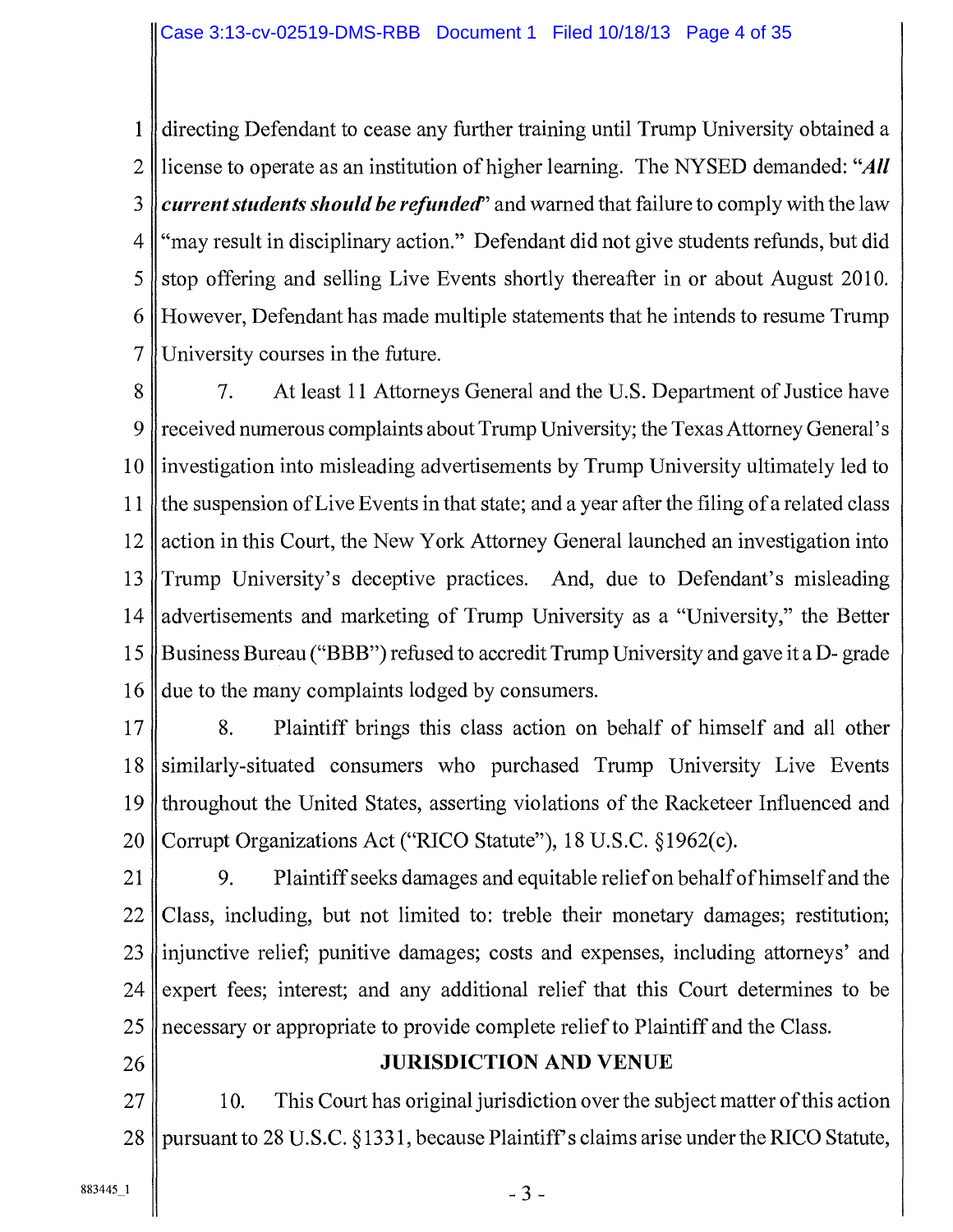1 18 U.S.C. § 1962. The Court has diversity jurisdiction under 28 U.S.C. § 1332 because 2 Plaintiff resides in California, and Defendant resides in New York. This Court also 3 has original jurisdiction over this action under the Class Action Fairness Act of 2005, 4 28 U.S.C. § 1332(d)(2) ("CAFA"), as to the named Plaintiff and every Class Member, 5 because the proposed Class contains more than 100 members, the aggregate amount in 6 controversy exceeds \$5 million, and Class Members reside across the United States  $7$  and are therefore diverse from Defendant.

8 11. This Court has personal jurisdiction over Defendant because he has 9 significant minimum contacts with this State, and intentionally availed himself of the 10 laws of California by transacting a substantial amount of business throughout the State 11 || and this District, including but not limited to, the promotion, marketing, advertising, 12 and sale of Trump University Live Events throughout California and San Diego 13 County, and on the Internet to consumers located throughout California and San 14 Diego County.

15 12. Venue is proper under 18 U.S.C. § 1965(a), because Defendant is subject 16 to personal jurisdiction in this District as alleged above, and Defendant has agents 17 located in this District.

#### 18 PARTIES

 $19$  | A. Plaintiff

20 || 13. Plaintiff Art Cohen is a businessman and resident of the state of 21 California. Cohen learned about Trump University in 2009 when he saw an  $22$  advertisement in the San Jose Mercury News, which is delivered daily to his home. 23 Cohen believes that he also received by mail a "special invitation" to Trump 24 University from Donald Trump, which included 2 VIP tickets to the free seminar. 25 Cohen was lured in by Donald Trump's name and reputation as a real estate expert. 26 Cohen attended the Preview Live Event at the Fremont Marriott Silicon Valley in 27 Fremont, California, on April 29, 2009, where Cohen was shown the Main 28 Promotional Video. Based on Defendant's misrepresentations and material omissions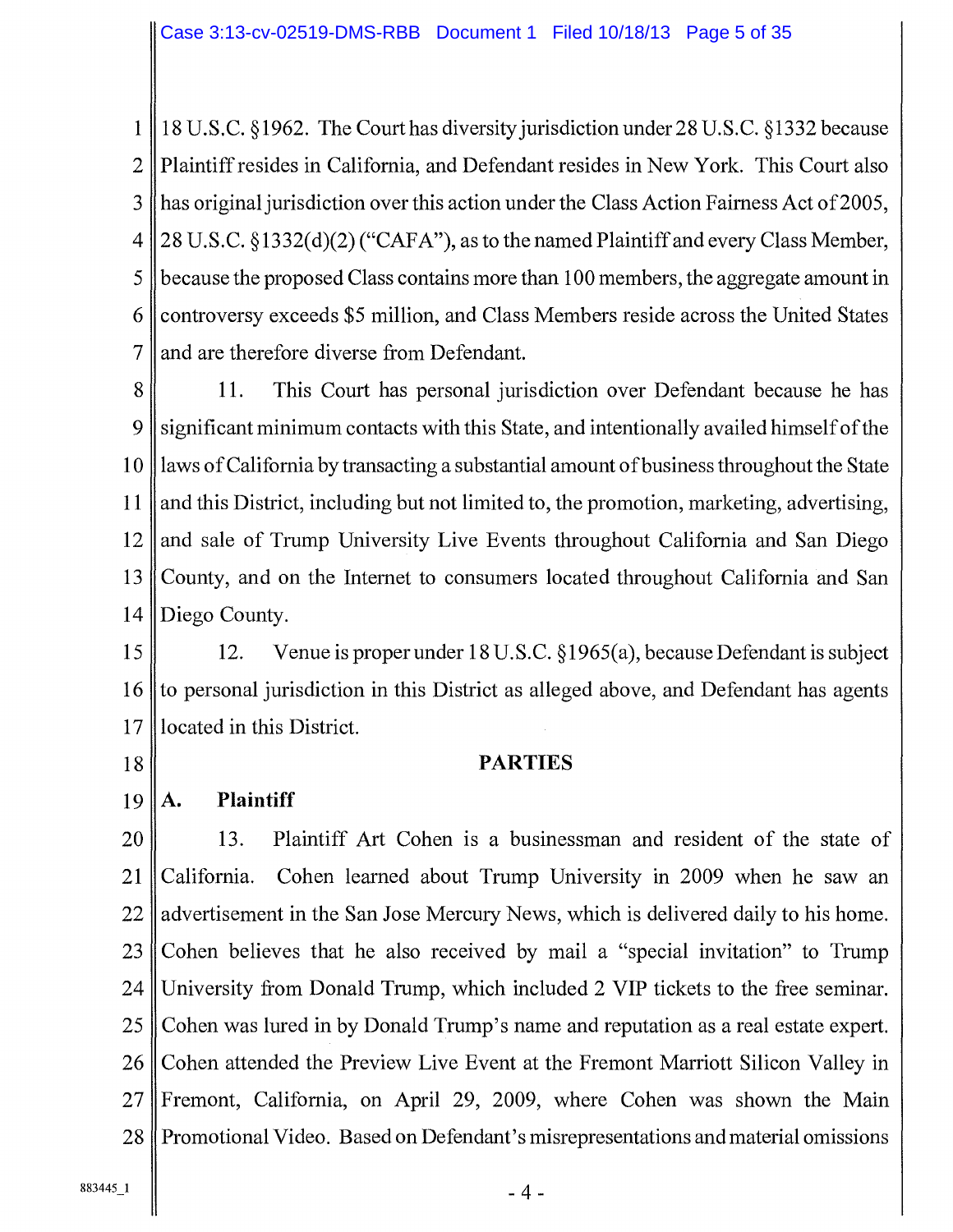1 that he would receive Donald Trump's real estate secrets from his handpicked 2 "professors" and mentors at his "University," Cohen purchased the \$1,495 Fast Track 3 to Foreclosure Real Estate Retreat, which he attended from May 8-10, 2009, at the 4 Sheraton Palo Alto Hotel in Palo Alto. At the 3-day event, Cohen was upsold to the 5 Gold Elite program, which he purchased on May 10, 2009, for \$34,995, plus the 6 interest and finance charges paid to his credit card.

7 14. Plaintiff would not have paid for any of the Trump University programs 8 had he known that he would not have access to Donald Trump's real estate investing 9 secrets, that Trump had no meaningful role in selecting the instructors for the Live 10 Events, and/or that Trump University was not a "University," as Defendant had 11 || represented to him.

 $12 \parallel B$ . Defendant

13 15. Donald J. Trump resides in the State of New York. Trump was a founder 14 and Chairman, officer, director, managing member, principal and/or controlling 15 shareholder of Trump University. Defendant Trump is also Chairman of the board of 16 directors, President and CEO of the Trump Organization, a conglomerate of 17 Companies which includes Trump University.

18 16. Defendant Trump received revenues paid to Trump University from 19 Plaintiff and other Class Members through two or more shell companies, including 20 DJT University Managing Member LLC (now DJT Entrepreneur Managing Member 21 LLC), a New York Limited Liability Company, and DJT University Member LLC 22 (now DJT Entrepreneur Member LLC), a New York Limited Liability Company.

23 21 17. Defendant Trump has conducted substantial business within the State of 24 || California, including this District.

25 18. Defendant Trump approved, authorized, either specifically and/or tacitly  $26$  directed, ratified and/or participated in the acts complained of herein engaged in by 27 Trump University and its personnel.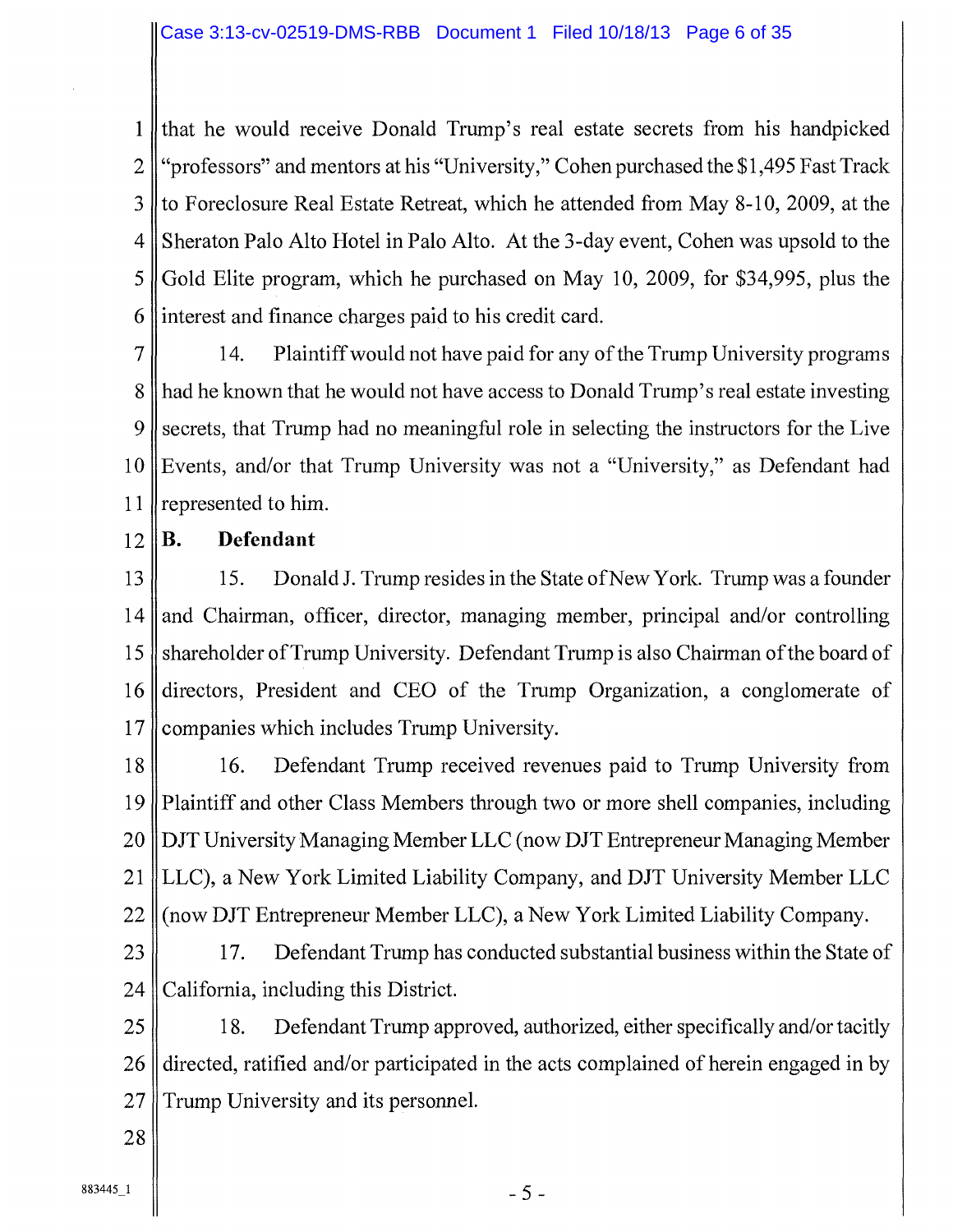#### 1 COMMON FACTUAL ALLEGATIONS

#### $2 \parallel A$ . The Scheme

3 19. Defendant Trump and others, including but not limited to, the former 4 President of Trump University, Michael Sexton, devised and executed a scheme to 5 make tens of millions of dollars by marketing Trump University as both: (1) a learning 6 institution with which Donald Trump was so integrally involved that students would 7 effectively be learning from him because, among other reasons, they would be 8 I learning his real estate secrets from instructors whom he had handpicked; and (2) an 9 actual university with a faculty of professors and adjunct professors.

10 20. This "Scheme" was fueled by a national advertising campaign, the 11 cornerstone of which was the Main Promotional Video. Defendant Trump caused the 12 Main Promotional Video to be published to YouTube online so it would be viewed by 13 prospective student-victims throughout the country. Trump University operated an 14 extensive advertising campaign with an annual budget at one time of \$6 million, and a 15 database of over one million current and potential customers, which it targeted with 16 frequent email blasts. These e-blasts contained misrepresentations and/or links to 17 view the Main Promotional Video on YouTube, and/or Trump University's Facebook 18 page, Twitter account, and/or LinkedIn profile. When Trump University introduced 19 the Donald Trump "signature" campaigns (featuring Donald Trump's signature in 20 letters and ads) including "Are YOU My Next Apprentice?" and "Learn From the 21 Master," consumer responses jumped by over 50%. And though personnel knew it 22 was false to claim the instructors were handpicked by Defendant Trump, Defendant 23  $\parallel$  continued to use this catch-phrase as a marketing hook.

24 21. Other methods and means that Defendant Trump and others used to  $25$  execute and perpetuate the Scheme included the following:

26 (a) Defendant Trump reviewing and approving advertisements before  $27$  they were released, which featured quotes from Defendant Trump himself, such as: "I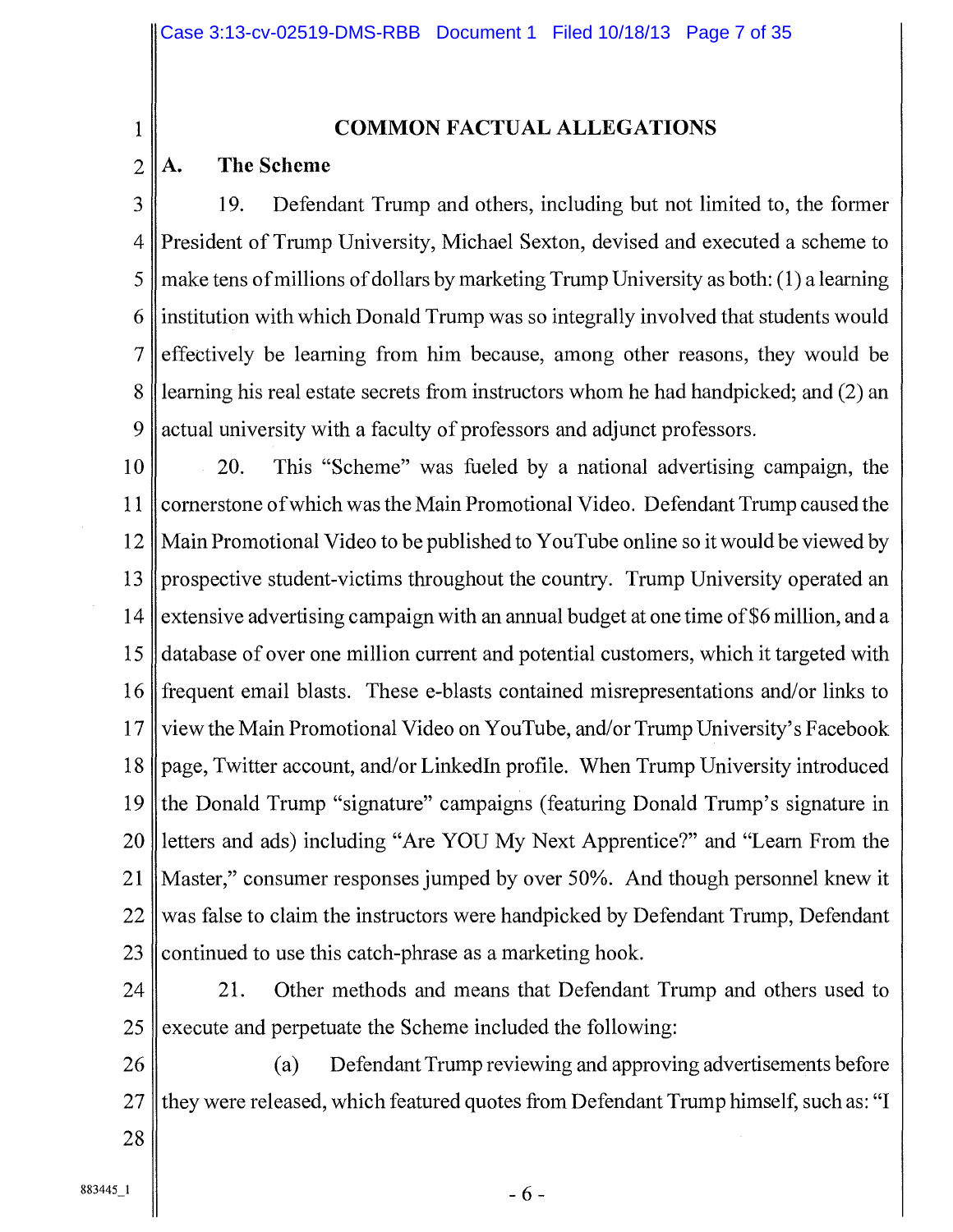1 can turn anyone into a successful real estate investor, including you. - Donald 2 Trump."

3 4 5 6 (b) Using Defendant Trump's name, photos and/or quotes for all Live Events, website and advertising, and the website home page displayed a large photo of Defendant Trump along with the message from him: "Are YOU My Next Apprentice? Prove it to me!"



20 21 22 23 (d) Using advertisements featuring Defendant Trump and his image with quotes such as: "Don't think you can profit in this market? You can. And I'll show you how. Learn from my handpicked experts how you can profit from the largest real estate liquidation in history."

24 25 26 27 28 (e) Sending emails to thousands or tens of thousands consumers from Trump University's one million customer database that featured Defendant Trump's photo with the words: "Are you My Next Apprentice," and stated: "76% of the world's millionaires made their fortunes in real estate. Now it's your turn. My father did it, I did it, and now I'm ready to teach you how to do it too." The signature block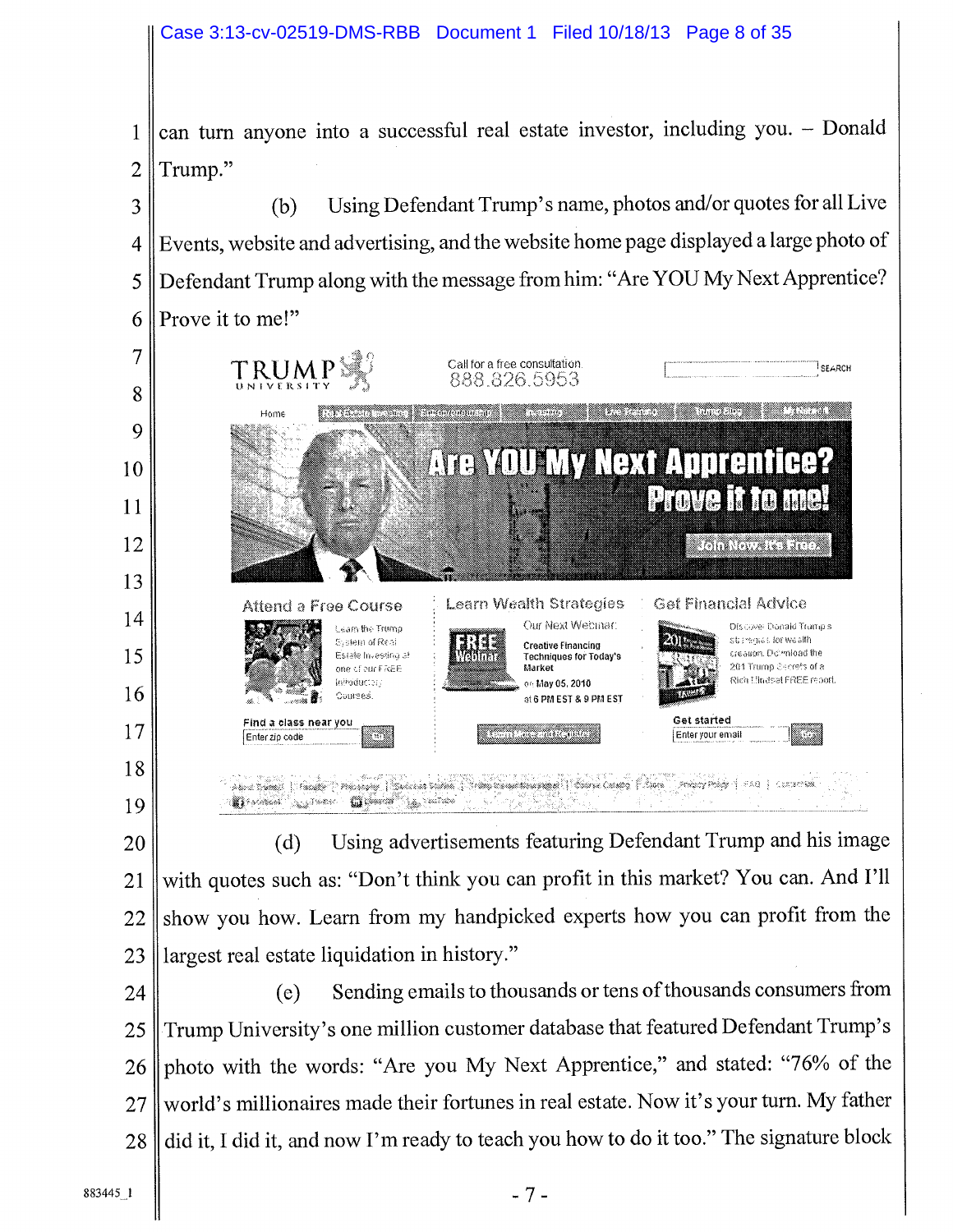at the bottom of the email read, Donald J. Trump, Chairman, Trump University, and  $\mathbf{1}$ above that is Defendant Trump's actual signature.  $\overline{2}$ 

3 4 From: Trump University <email@info.trumpuniversity.com><br>To: brandon To: brandon<br>Sent: Thu, April 29, 2010 12:06:00 PM<br>Subject: Entrepreneurs Needed to be My Next Apprentice 5 ---6 7 8 I want people who want success. 9 II you Think BIG and beliove you've got what it takes to succeed, I want youl 10 76% of the world's millionaires made their fortunes in real estate. Now it's your turn. My father did It. I did It, and new I'm ready to teach you how to do If too. iK coming to your area in the post for your mines of your cases.<br>Coming to your area in the post for your pound of your area in the post for your mines of your area in the post for your mines. 11 My team of real estate experts at Trump University is coming to your area in the next few days to conduct 12 my Free Intro Apprenticeship Workshop. If you think you've got what It takes to bony pout Apprentice, ,~ ,y' -, s r step up and attend, You shoold also bring along a . <sup>~</sup> £ s, <sup>r</sup> x,.,:.: . 13 Irusted partner. This Is YOUR opportunity to create<br>weaith and take control of your own financial future with proven stratogles that work in the current real<br>estate market. 14 t'm also going to give you my<br>Secrets of Real Estate Marketing Attend the Free Intro Apprenticeship Workshop to laarn how to: investor toolkit (a \$50 Value) absolutely FREE when you attend. 15 Buy proportios from banks at DEEP discounts of the abstract time - seating is very and the Contract of the Mori<br>Intitled and the State of The Hintled and my Trump Workshops United and my Trump Workshops<br>always fill up Inst. Increase your financle<sup>.</sup> POWER with leverage 16 Negotiate PROFITABLE deals that meet your peals Attand and taam how to develop the 17 CONFIDENCE to succeed in rent estate ▓▓▓▓ See you at the top! 18 19 Dona'd J Trump 20 Chairman, Trump University 21 (f) Sending signed letters through the mails to consumers nationwide, 22 with Defendant Trump's name and signature at the bottom, stating: "[N]o course 23 offers the same depth of insight, experience and support as the one bearing my name. 24 *. My hand-picked instructors and mentors will show you how to use real estate*  25 *strategies* to: [s]upplement or even replace your income, [s]ecure your long-term 26 financial future ... [s]tart profiting today! Now is the time to create your financial 27 legacy. *You can do it,* even if you only have five or ten hours a week to spare. With 28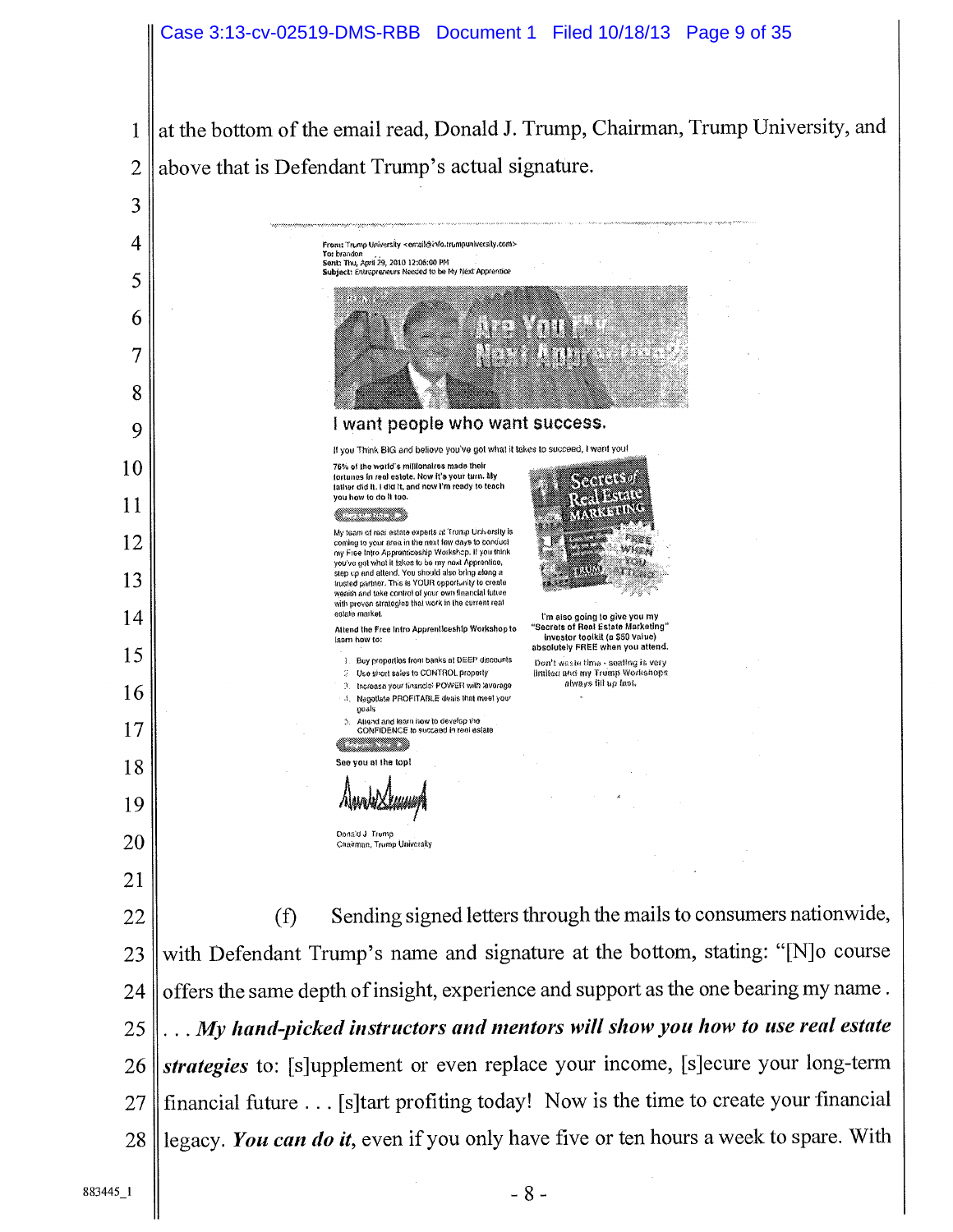1 || our simple instructions and practice exercises – *and ongoing support from your own* 2 *Trump Team of Experts — you'll have what you need to succeed!"* (Second 3 ||emphasis in original). The letter closed with Donald J. Trump's name, signature, and 4 address, at 40 Wall Street, 32nd Floor, New York, NY 10005.

5 6 7 8 9 10 11 (g) Sending substantially-similar signed letters through the mails to consumers nationwide addressed as "Dear Friend" from Donald Trump promising: "Come to my *free* class. In just 90 minutes, my hand-picked instructors will share my techniques, which took my entire career to develop," and signed "Sincerely, Donald Trump" with Defendant Trump's signature. (Emphasis in original). The letter enclosed two "VIP" tickets to an upcoming Preview Live Event in the consumer's area.

12

13

14 15 16 (h) Delivering to student-victims, who were in the midst of the Trump University \$1,495 Fulfillment Live Event and whom Trump University was trying to persuade to sign up for the Elite program, a personalized (addressed to them by name) letter from Donald J. Trump. The letter bore the Trump logo at the top of the letter and the words "From the Office of Donald J. Trump." The letters stated:

17

18

19

20

21

24

25

26

27

28

Success in real estate begins with great training and proven strategies. Without education you don't stand a chance.

I know how to make money in real estate. I've been doing it for a long time with a lot of success. My family has been a leader in real estate since my father — Fred Trump — started building residential homes in New York City 75 years ago. My father was my mentor and he taught me a lot. Now I want to teach you how to make money in real estate. fo be my apprentice you need to Think BIG and really want to succeed. More than anything, you need to take action.

# 22 23

## *Do YOU have What It Takes to Be My Next Apprentice?*

I only work with people who are committed to succeed. I founded Trump University back in 2005 to teach go-getters how to succeed in real estate. My team at Trump University is filled with real estate experts . proven winners. We're the best of the best and we know what works. If you think you have what it takes to be my next apprentice, prove it to me.

We've trained thousands of real estate investors over the years and we know you will be most successful when you work with a partner...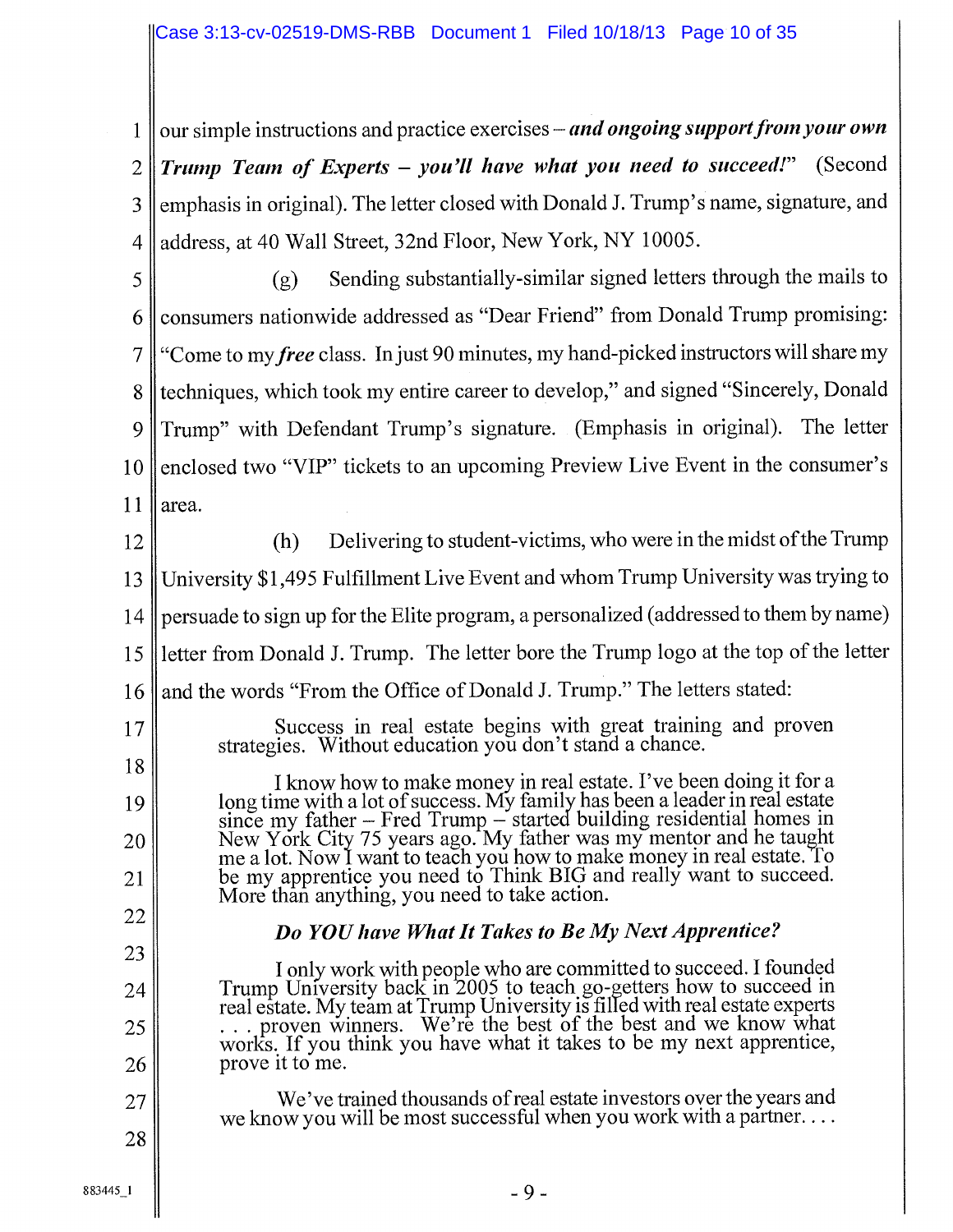#### Case 3:13-cv-02519-DMS-RBB Document 1 Filed 10/18/13 Page 11 of 35

If you're serious about making money and safeguarding your future, learn to invest in real estate. Trump University will teach you how. We'll *give you the best training* and the confidence to succeed. If you think you've got what it takes to be my next Apprentice, come prove it to me and my team.

4 5 The letter closes with "See you at the top!" And, it is signed, "Donald J. Trump, <sup>~</sup>Chairman, Trump University."

6

1

2

3

7 8 9 (i) Promising students that "[t]here are many real estate investment seminars available but this is the only one designed by Donald Trump's personal advisors, to show you step-by-step how to create quick cash immediately, and how to build a large monthly cash flow WITHOUT using any of your own money or credit."

10 11 12 13 14 15 16 17 18 (j) Enforcing the uniform deceptive portrayal of Trump University I through policies and procedures, including Marketing Guidelines, the PlayBook, and standardized PowerPoint presentations and scripts that instructors were contractually required to use. For example, the Marketing Guidelines were designed to "ensure" brand, tone and message across all Trump University's marketing efforts." The "tone" required by those Marketing Guidelines was to "Think of Trump University as a real University with a real Admissions process, *i.e.*, not everyone who applies, is accepted." The Guidelines also required that personnel use the term "faculty" which was to be marketed as comprised of Donald Trump 's "top experts."

19 20 21 22 23 24 25  $(k)$  Sending scripts containing misrepresentations to instructors for use at the Live Events through the interstate wires, such as the Preview Script sent from Michael Sexton to primary instructors, including James Harris and Stephen Goff. The speaker was required to use the official Trump University script and PowerPoint, and not make any changes without prior authorization pursuant to the PlayBook and his/her contract. Defendant Trump has concealed this speaker script that was used to execute his Scheme. Excerpts of the concealed speaker script include:

- 26
- 27,
- 
- 28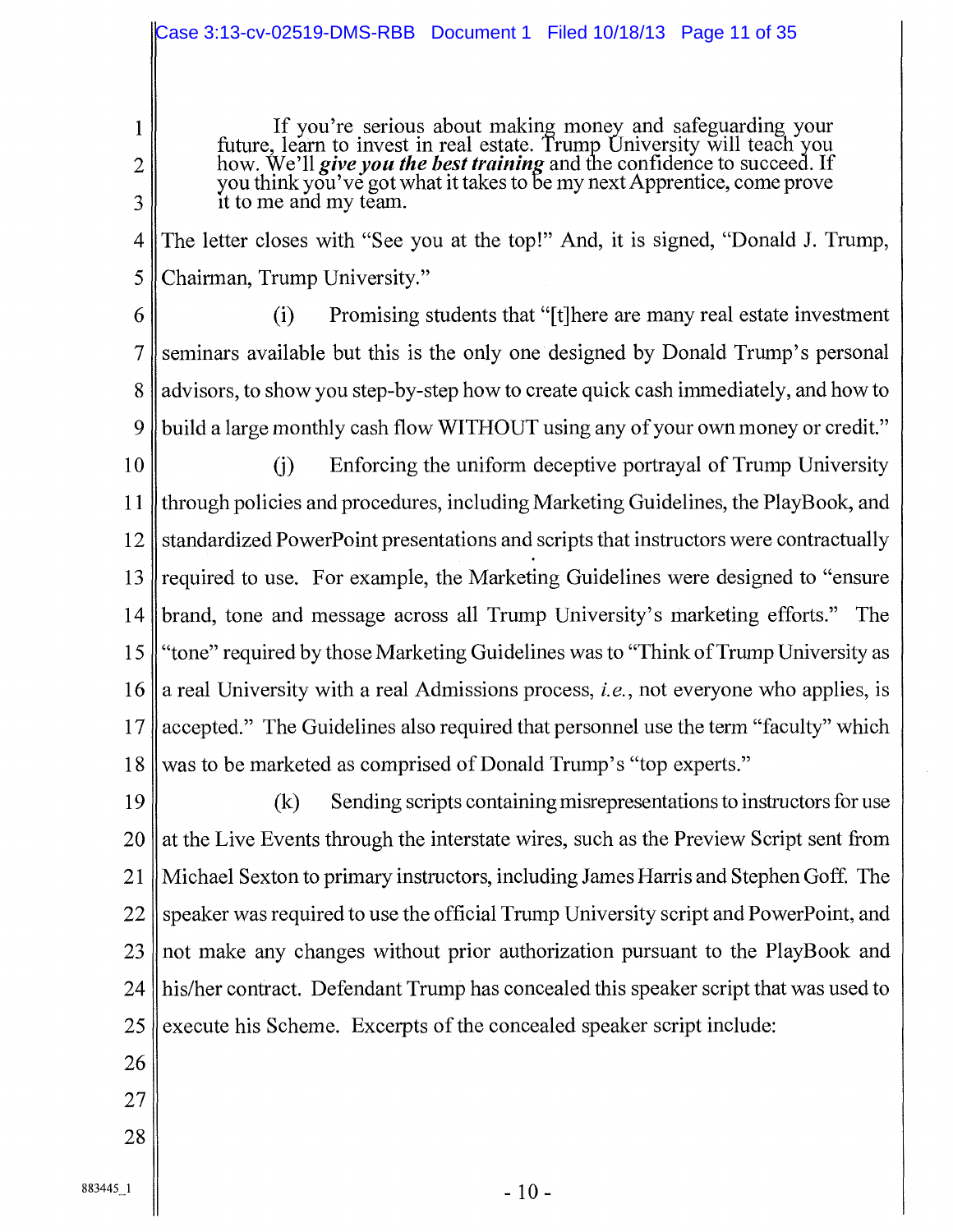|                     | Case 3:13-cv-02519-DMS-RBB  Document 1  Filed 10/18/13  Page 12 of 35                                                                                         |  |  |  |  |  |  |
|---------------------|---------------------------------------------------------------------------------------------------------------------------------------------------------------|--|--|--|--|--|--|
| 1<br>$\overline{2}$ | <b>Trump University</b><br><b>Preview Script – Version 3.0</b>                                                                                                |  |  |  |  |  |  |
| 3                   | Slide 01: Trump University Title Slide                                                                                                                        |  |  |  |  |  |  |
| 4                   |                                                                                                                                                               |  |  |  |  |  |  |
| 5                   | Slide 02: The Trump University Apprenticeship Program                                                                                                         |  |  |  |  |  |  |
| 6<br>7              | Ladies and gentlemen, I'd like to welcome you to our presentation tonight on<br>behalf of Mr. Donald Trump and Trump University. My name is [Lecturer         |  |  |  |  |  |  |
| 8                   | name]. I'm a member of the faculty at Trump University. Let's talk a little<br>about Donald Trump.                                                            |  |  |  |  |  |  |
| 9                   | Slide 03: Trump Montage                                                                                                                                       |  |  |  |  |  |  |
| 10                  | Who here thinks they know Donald Trump? Hands up. Very good. Let's play                                                                                       |  |  |  |  |  |  |
| 11                  | this little game to get you in the mood of things.                                                                                                            |  |  |  |  |  |  |
| 12                  | *<br>∗<br>*                                                                                                                                                   |  |  |  |  |  |  |
| 13                  | I remember one to time Mr. Trump said to us over dinner, he said "real estate"                                                                                |  |  |  |  |  |  |
| 14                  | is the only market that when there is a sale going on people run from the<br>store". You don't want to run from the store.                                    |  |  |  |  |  |  |
| 15                  | *<br>*<br>*                                                                                                                                                   |  |  |  |  |  |  |
| 16                  | First we will show you Donald Trump's negotiating system. Nobody<br>negotiates better than Donald. We'll show you how he does it, why he does it,             |  |  |  |  |  |  |
| 17                  | and how you can make it work for you. We will share with you marketing<br>pieces for both finding and selling properties, and again I'll say this to you as I |  |  |  |  |  |  |
| 18                  | have before. One of the critical things is being able to get out of a property<br>when the time is right for you. And that is what we'll show you how to do.  |  |  |  |  |  |  |
| 19                  |                                                                                                                                                               |  |  |  |  |  |  |
| 20                  | *<br>*<br>*                                                                                                                                                   |  |  |  |  |  |  |
| 21                  | <b>Risk Free Guarantee</b><br>Slide 57:                                                                                                                       |  |  |  |  |  |  |
| 22                  | Making money may not be enough for some of you. You have lost thousands<br>in the markets, but you worry about the \$1495 that you pay here tonight.          |  |  |  |  |  |  |
| 23                  | (Trial Close): Some of you are still worried. You say: I am convinced that<br>Trump University is the real deal. I am convinced that Donald Trump             |  |  |  |  |  |  |
| 24                  | can teach me how to make money in real estate. I am convinced that I<br>don't have a chance of recovering my 401k losses unless I do something.               |  |  |  |  |  |  |
| 25                  | *<br>*<br>*                                                                                                                                                   |  |  |  |  |  |  |
| 26                  |                                                                                                                                                               |  |  |  |  |  |  |
| 27<br>28            |                                                                                                                                                               |  |  |  |  |  |  |
|                     |                                                                                                                                                               |  |  |  |  |  |  |
| 883445 1            | - 11 -                                                                                                                                                        |  |  |  |  |  |  |

 $\hat{\mathcal{L}}$ 

 $\hat{\boldsymbol{\beta}}$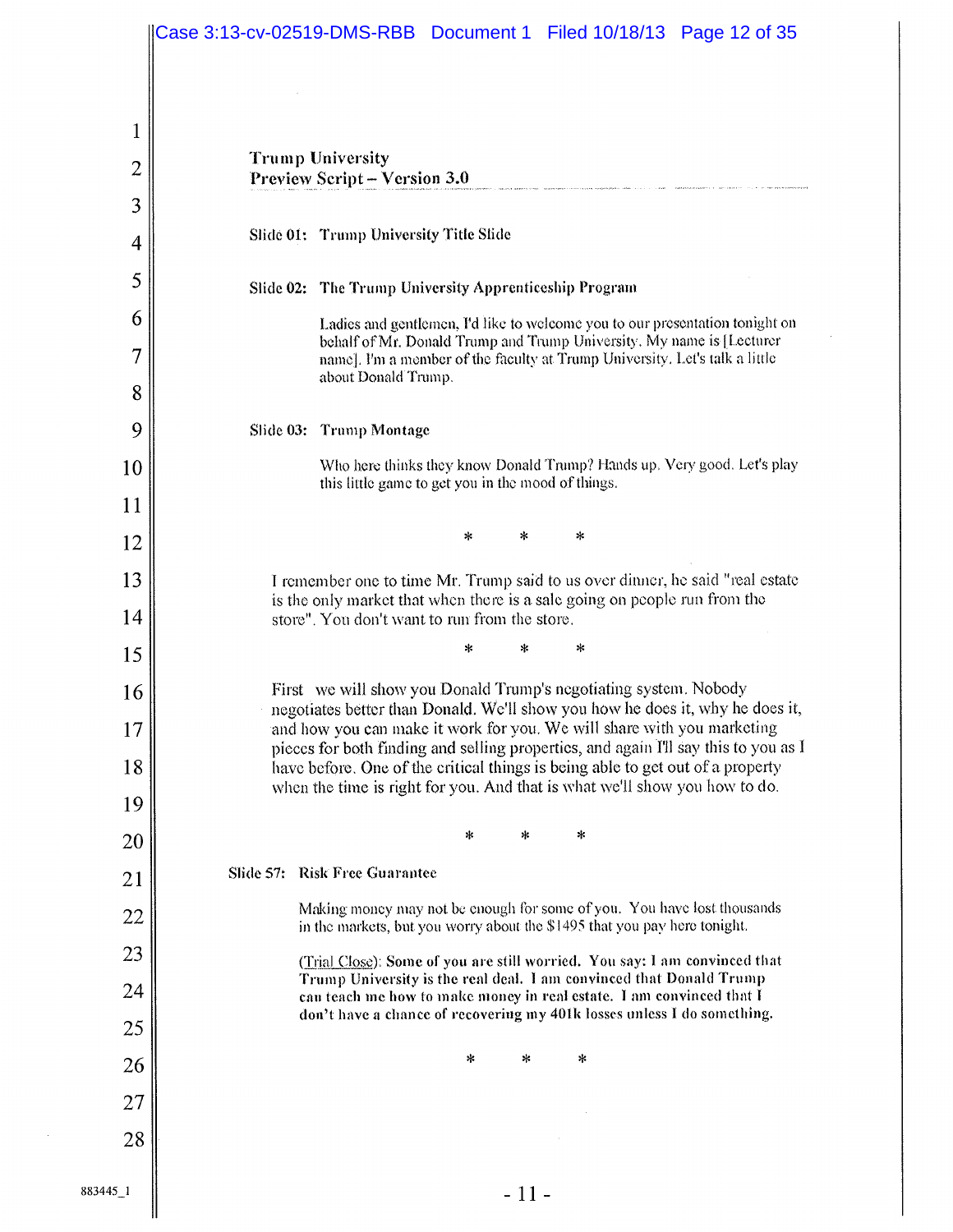|                | Case 3:13-cv-02519-DMS-RBB  Document 1  Filed 10/18/13  Page 13 of 35                                                                                                                                                                                                                         |  |  |  |  |  |  |  |  |
|----------------|-----------------------------------------------------------------------------------------------------------------------------------------------------------------------------------------------------------------------------------------------------------------------------------------------|--|--|--|--|--|--|--|--|
|                |                                                                                                                                                                                                                                                                                               |  |  |  |  |  |  |  |  |
|                |                                                                                                                                                                                                                                                                                               |  |  |  |  |  |  |  |  |
| 1              | Slide 58: Take Control of Your Life                                                                                                                                                                                                                                                           |  |  |  |  |  |  |  |  |
| $\overline{2}$ | When you enroll in Trump University and make use of our systems, specific<br>knowledge and continuing support, you will be taking control of your life.                                                                                                                                       |  |  |  |  |  |  |  |  |
| 3              | You will create a new normal for yourself; one that is much more enjoyable<br>and rewarding than your current situation.                                                                                                                                                                      |  |  |  |  |  |  |  |  |
| 4              | Follow the proven practices, philosophy and guidance of Donald Trump.                                                                                                                                                                                                                         |  |  |  |  |  |  |  |  |
| 5              |                                                                                                                                                                                                                                                                                               |  |  |  |  |  |  |  |  |
| 6              | Promising students in blogs posted on Trump University's website<br>(1)                                                                                                                                                                                                                       |  |  |  |  |  |  |  |  |
| 7              | that Defendant Trump would be actively involved in Trump University and its                                                                                                                                                                                                                   |  |  |  |  |  |  |  |  |
| 8              | courses:                                                                                                                                                                                                                                                                                      |  |  |  |  |  |  |  |  |
| 9              | Trump University grew out of my desire to impart my business knowledge, accumulated over the years, and my realization that there is                                                                                                                                                          |  |  |  |  |  |  |  |  |
| 10             | a huge demand for practical, convenient education that teaches success.                                                                                                                                                                                                                       |  |  |  |  |  |  |  |  |
| 11             |                                                                                                                                                                                                                                                                                               |  |  |  |  |  |  |  |  |
| 12             | I want the people who go to Trump University to succeed, and I plan to do my part to help them. I'm not just putting my name on this venture; I plan to be an active presence in the curricula. The website, www.trumpuniversi                                                                |  |  |  |  |  |  |  |  |
| 13             | Trump," in which I answer your questions; the blog you're reading<br>now; video clips of me; and more. My words, ideas, and image will also<br>be woven into the courses we create. The reason I'm playing such an<br>active role in Trump University is that I truly believe in the power of |  |  |  |  |  |  |  |  |
| 14             |                                                                                                                                                                                                                                                                                               |  |  |  |  |  |  |  |  |
| 15             | education [T] he people who go to Trump University want to be<br>successful, and $\Gamma$ <i>m</i> on their side.                                                                                                                                                                             |  |  |  |  |  |  |  |  |
| 16             |                                                                                                                                                                                                                                                                                               |  |  |  |  |  |  |  |  |
| 17             | Another blog written under Defendant Trump's name promised: "I have to believe in                                                                                                                                                                                                             |  |  |  |  |  |  |  |  |
| 18             | whatever I put my name on, and it has to reflect who I truly am. To do otherwise                                                                                                                                                                                                              |  |  |  |  |  |  |  |  |
| 19             | would be a disservice to me, my loyal customers, and prospective customers."                                                                                                                                                                                                                  |  |  |  |  |  |  |  |  |
| 20             | Promising that he would personally select and answer students'<br>(m)                                                                                                                                                                                                                         |  |  |  |  |  |  |  |  |
| 21             | questions in a forum called "Ask Donald Trump," when the questions were selected                                                                                                                                                                                                              |  |  |  |  |  |  |  |  |
| 22             | and the answers written by a same ghost writer (who was not a real estate expert).                                                                                                                                                                                                            |  |  |  |  |  |  |  |  |
| 23             |                                                                                                                                                                                                                                                                                               |  |  |  |  |  |  |  |  |
| 24             |                                                                                                                                                                                                                                                                                               |  |  |  |  |  |  |  |  |
| 25             |                                                                                                                                                                                                                                                                                               |  |  |  |  |  |  |  |  |
| 26             |                                                                                                                                                                                                                                                                                               |  |  |  |  |  |  |  |  |
| 27             |                                                                                                                                                                                                                                                                                               |  |  |  |  |  |  |  |  |
| 28             |                                                                                                                                                                                                                                                                                               |  |  |  |  |  |  |  |  |
|                |                                                                                                                                                                                                                                                                                               |  |  |  |  |  |  |  |  |
|                |                                                                                                                                                                                                                                                                                               |  |  |  |  |  |  |  |  |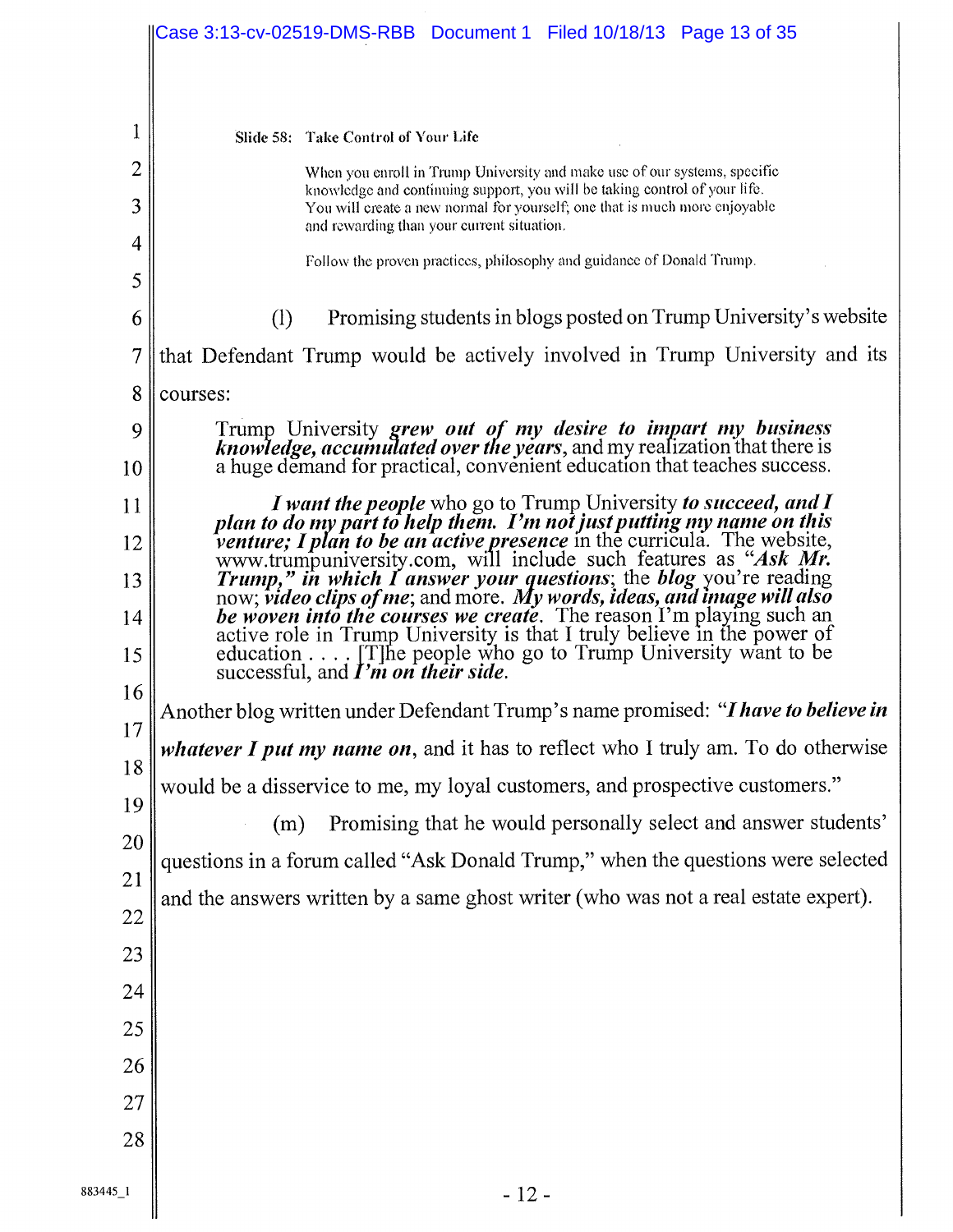

B. The Truth

18 19 20 21 22 23 24 25 26 22. Defendant knew that these representations were false, that Defendant Trump was not actively involved in Trump University's Live Events, did not select or interview Trump University's Live Event instructors or mentors, that Defendant Trump offered no input into the actual instruction provided to Trump University's student-victims, that a ghost writer wrote the Donald Trump blogs and wrote most or all of the answers to the "Ask Donald Trump" questions and that Trump University did not have a faculty of professors and adjunct professors, but rather independent contractors paid commissions for sales. In other words, Defendant promised Trump University, but delivered neither Donald Trump nor a University.

- 27
- 28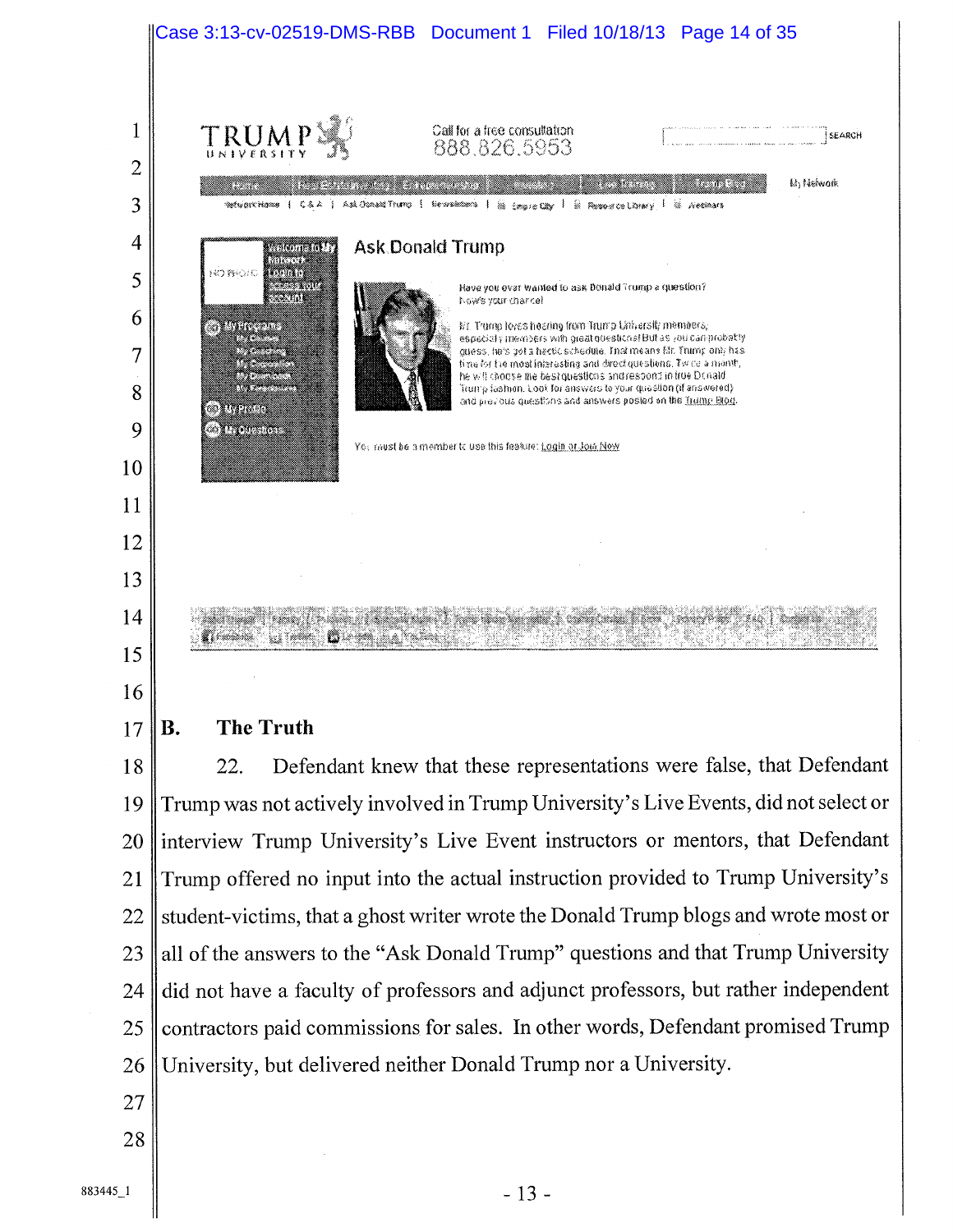#### 1 1. Not Donald Trump

2 23. Though Defendant Trump represented that he would be so integrally 3 involved that Trump University was effectively learning from him, Defendant 4 Trump's involvement was "completely absent," as Defendant Trump has admitted in  $5$  court filings. Defendant Trump had virtually no involvement in determining, nor was 6 he even aware of, what the instructors actually taught or what the courses were.

7 24. Though Defendant Trump represented that all of Trump University's 8 instructors would be handpicked by him, thus implying that students would get the 9 next best thing to Defendant Trump himself, it was Sexton and COO David 10 Highbloom who interviewed the instructors and was in charge of hiring instructors. It 11 was also Sexton — not Defendant Trump — who would know what, if any, education, 12 professional experience, testing, and/or licenses was required of instructors. In most 13 cases, Defendant Trump did not even know who the instructors or mentors were, nor 14 had he met them.

15 25. Though the entirety of Defendant Trump and Trump University's 16 marketing and advertising campaigns were centered around Defendant Trump's real 17 estate expertise and access to Defendant Trump's coveted real estate "secrets," Trump 18 University did not teach Donald Trump's real estate "secrets" as promised. Rather, 19 Sexton (who had no real estate experience) was responsible for compiling course 20 materials and largely handed this task over to third parties in the industry such as 21 | Dynetech, Mark Dove, and David Early.

## $22 \parallel$  2. Not a University

23 26. Though Defendant portrayed Trump University as a University with an 24 admissions process and "Ivy League quality" rivaling Wharton Business School, 25 Trump University was unaccredited and unlicensed to operate as an institution of 26 higher learning. Trump University provided no degrees, no credits, no licenses, nor 27 || anything else of marketable value to student-victims.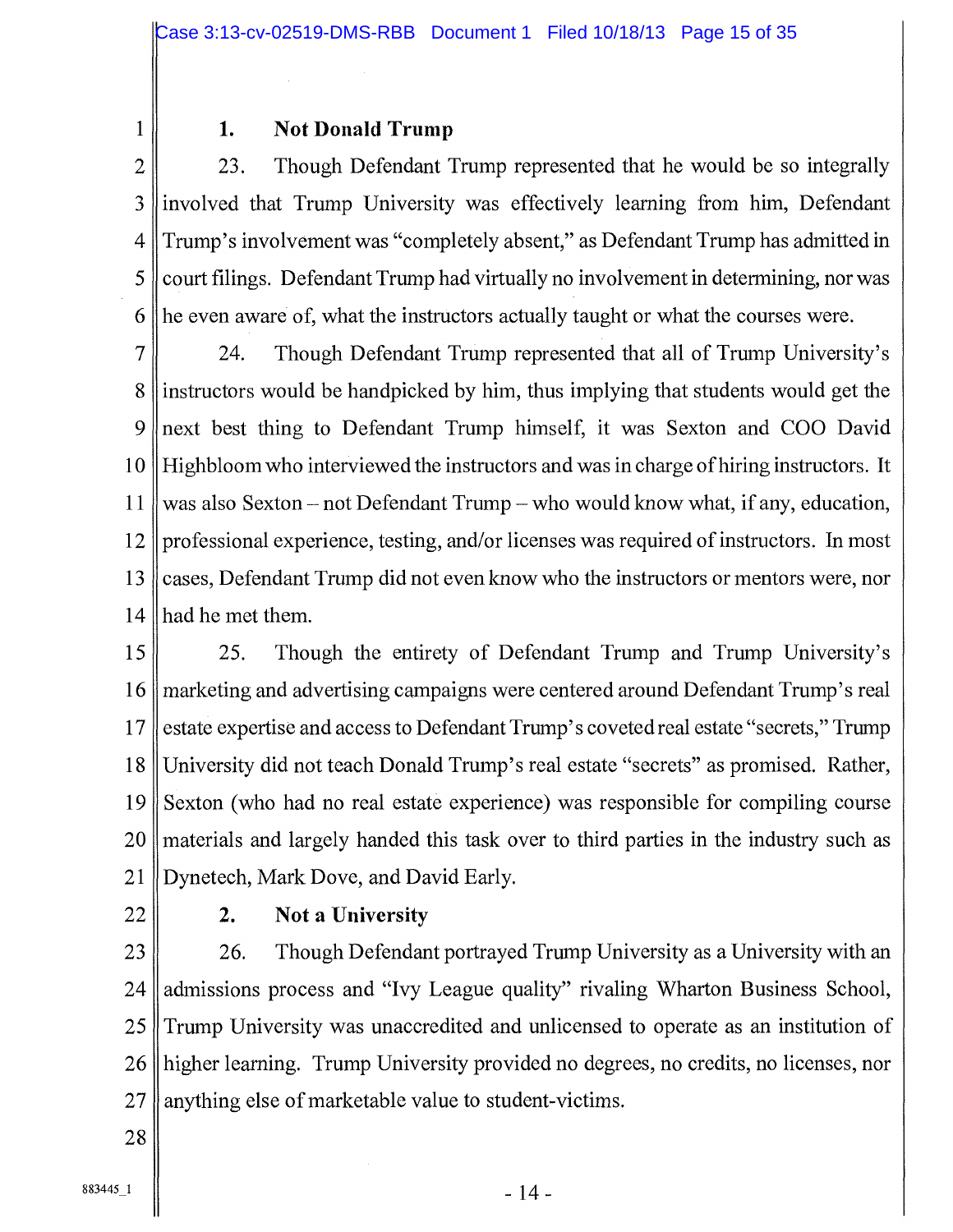1 27. Though Donald Trump in the Main Promotional Video and elsewhere  $2 \parallel$  represented to would-be students that they would be taught by a faculty of "professors"  $3$  and adjunct professors," Trump University had no such faculty. Rather, the 4 instructors were high-pressure salespeople hired as independent contractors and paid  $5 \parallel$  on a commission basis based on the number and amount of Live Event sales made.

6 28. The Trump University PlayBook *(see* below) refers to students as 7 "Buyers" and directs "instructors" to prepare to "Sell, Sell, Sell!"

## 8 C. Trump University "Live Events"

9 29. Defendant literally had a "PlayBook" for his Scheme and nationwide 10 advertising campaign to mislead student-victims. The PlayBook contains a chart 11 depicting the upsell scheme executed across the country.

12 30. Specifically, Defendant first lured consumers in with a free 90-minute 13 Live Event called the Preview. The Preview is used to persuade students to purchase 14 the  $$1,495$  "one year apprenticeship" course called the Fulfillment. If student-victims 15 purchased the Fulfillment, Defendant used the Live Event to convince them to 16 || purchase Trump University's \$35,000 Gold Elite program. Even then, after investing 17 || nearly \$36,500, students still do not receive Defendant Trump's "secrets" they were 18 promised, but are constantly subjected to upsells of additional Live Events, products  $19$  and books.

20 31. The Preview and Fulfillment were standardized through PowerPoint 21 presentations. For the upsell, speakers used standardized slides and worked from the  $22$  same script. There are detailed instructions in the PlayBook, down to where the 23 || speakers and coordinators stand, the temperature of the room and music to be played 24 during the Introduction - "Money, Money, Money" from The Apprentice show.

#### 25 1. The Preview

26 32. Trump University conducted a massive advertising campaign with a 27 || multi-million dollar annual budget for the Preview, through mainstream newspapers, 28 lits website, online newspapers, Facebook, Twitter, YouTube, radio, email blasts, and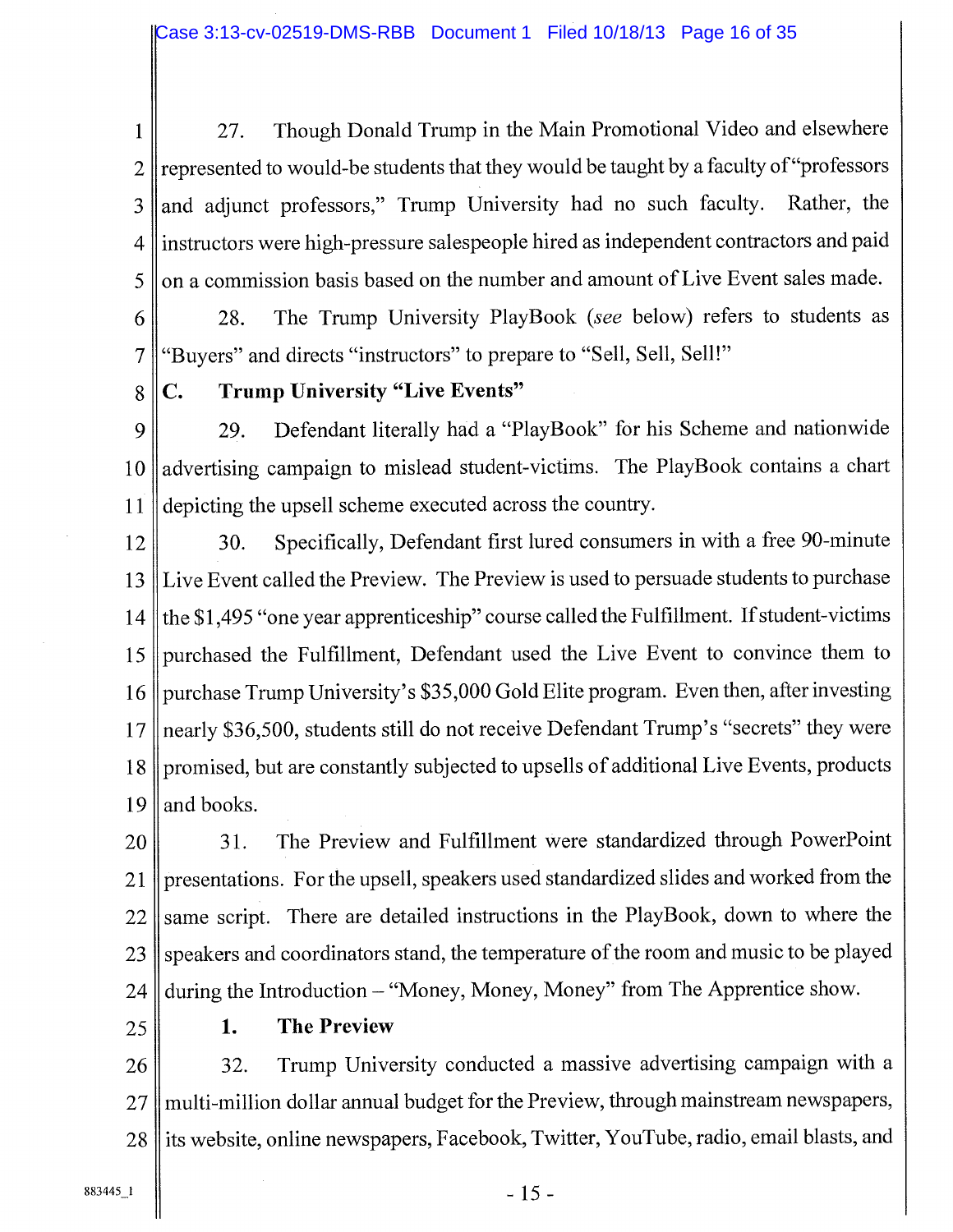direct mail. Seven to ten days prior to the Preview, ads proclaimed: Donald Trump is "ready to share — with Americans like you — his best advice on investing in today's `once-in-a-lifetime' real estate market" directly from *"Donald Trump's hand-picked instructors* a *systematic method* for investing in real estate that anyone can use effectively." Defendant mailed letters from Donald Trump inviting consumers to learn from "one of *my world-class instructors"* about Defendant Trump's *"proven*  system for profitable real estate investing that anyone can use, right away, to score big profits in today's market." A L.A. Times article quoted Donald Trump as saying that "[i]nvestors nationwide are making millions in foreclosures  $\dots$  and so can you!"<sup>3</sup> Other advertisements urged consumers to "Learn from the Master" — Donald Trump," that "It's the next best thing to being his Apprentice," and promised would-be students that they would learn "insider success secrets from Donald Trump." 

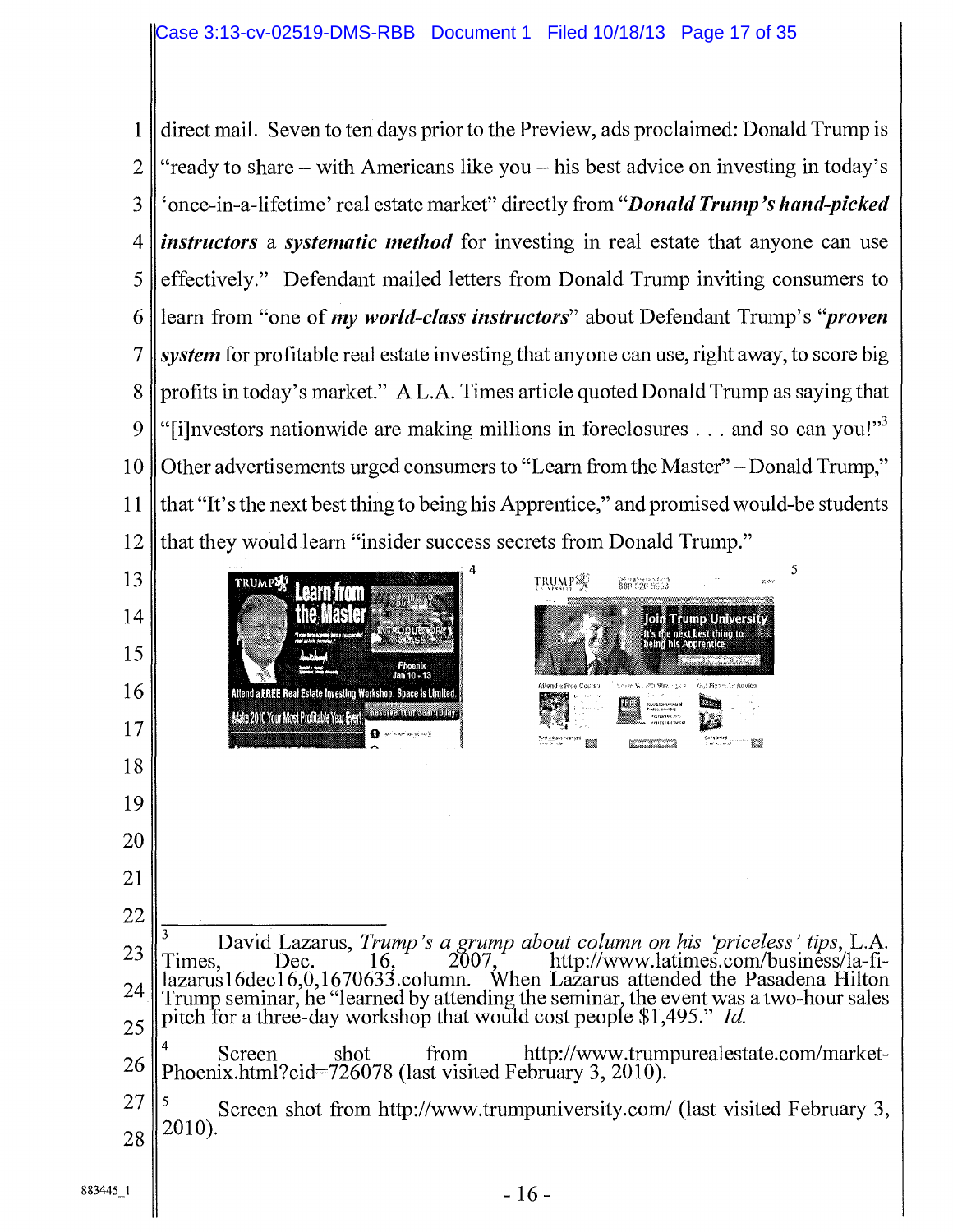

 $\overline{4}$ 

33. At the Preview, students were greeted by a large screen projector and two tall banners of Donald Trump's photo. The presentation opens with the song "Money, Money, Money," and the Main Promotional Video is shown. 

34. The instructor is introduced as one of Donald Trump's top instructors who was *hand selected* because of his *expertise* and knowledge in the real estate business. 

35. The speaker induces the audience to trust in the Donald Trump name and "family" by walking through the history of the Trump Organization and Defendant Trump's 'humble beginnings.' The speaker tells the audience that 76% of all millionaires are created from real estate — that "anyone can do it," and that "it's not easy, but it's simple if you know what you're doing, and we'll teach you what you need to know." He states that the mission of Trump University is to "train, educate and mentor entrepreneurs on achieving financial independence through real estate investing" the Donald Trump way. 

 $\frac{1}{6}$  Screen shot from http://www.trumptactics.com/ (last visited February 3, 2010).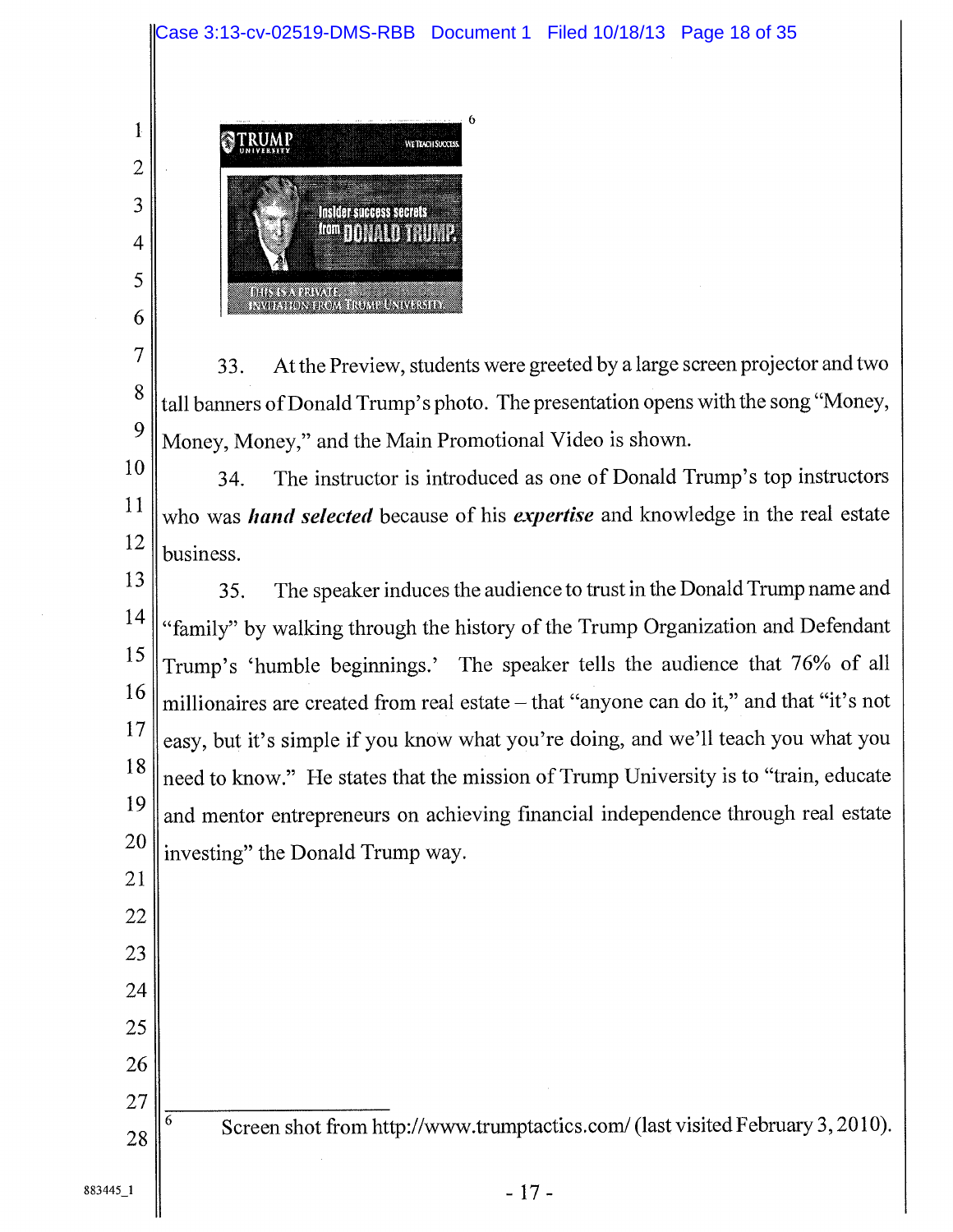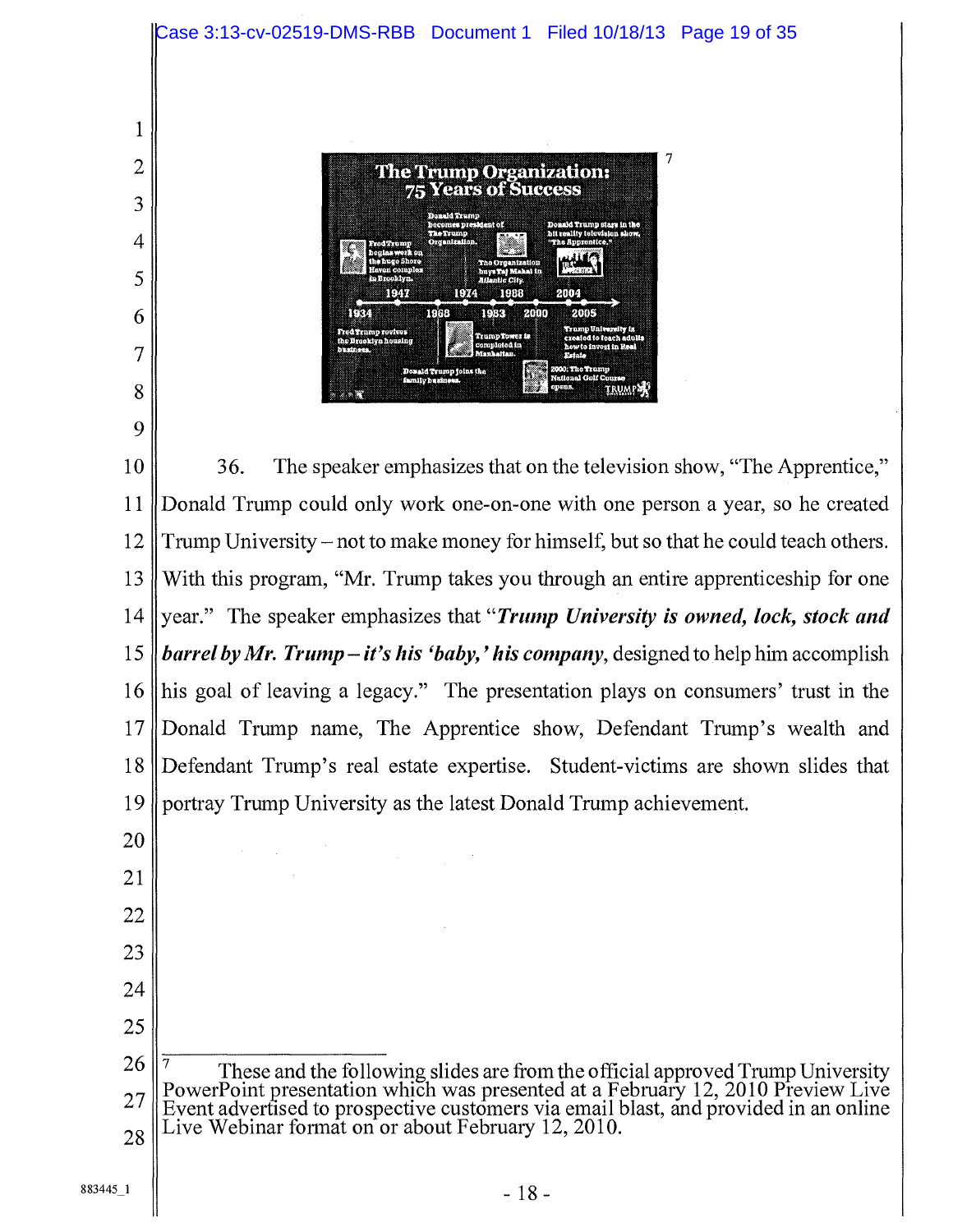

 37. Throughout, the instructor portrays him or herself as knowledgeable in the Donald Trump way of investing and that he or she is close to Defendant Trump through firsthand accounts of Defendant Trump.

 38. The instructor also plays on the fears of the audience, which includes a significant percentage of senior citizens. "How many of you lost a lot of your 401k investment in the market? How many of you are retired or want to retire? How many of you want to leave a legacy or property to your children or grandchildren?" The speaker encourages attendees, including the elderly, to cash out their 401K's or increase their credit limits so they can supposedly make a higher return on their investments in the foreclosure market. Consumers are told these strategies will make them money — they are time-tested strategies that have been in the Trump family for 75 years. Consumers are told they will pay off their credit cards, pay off their cars, and fully fund their retirement.

- 
- 
- 
-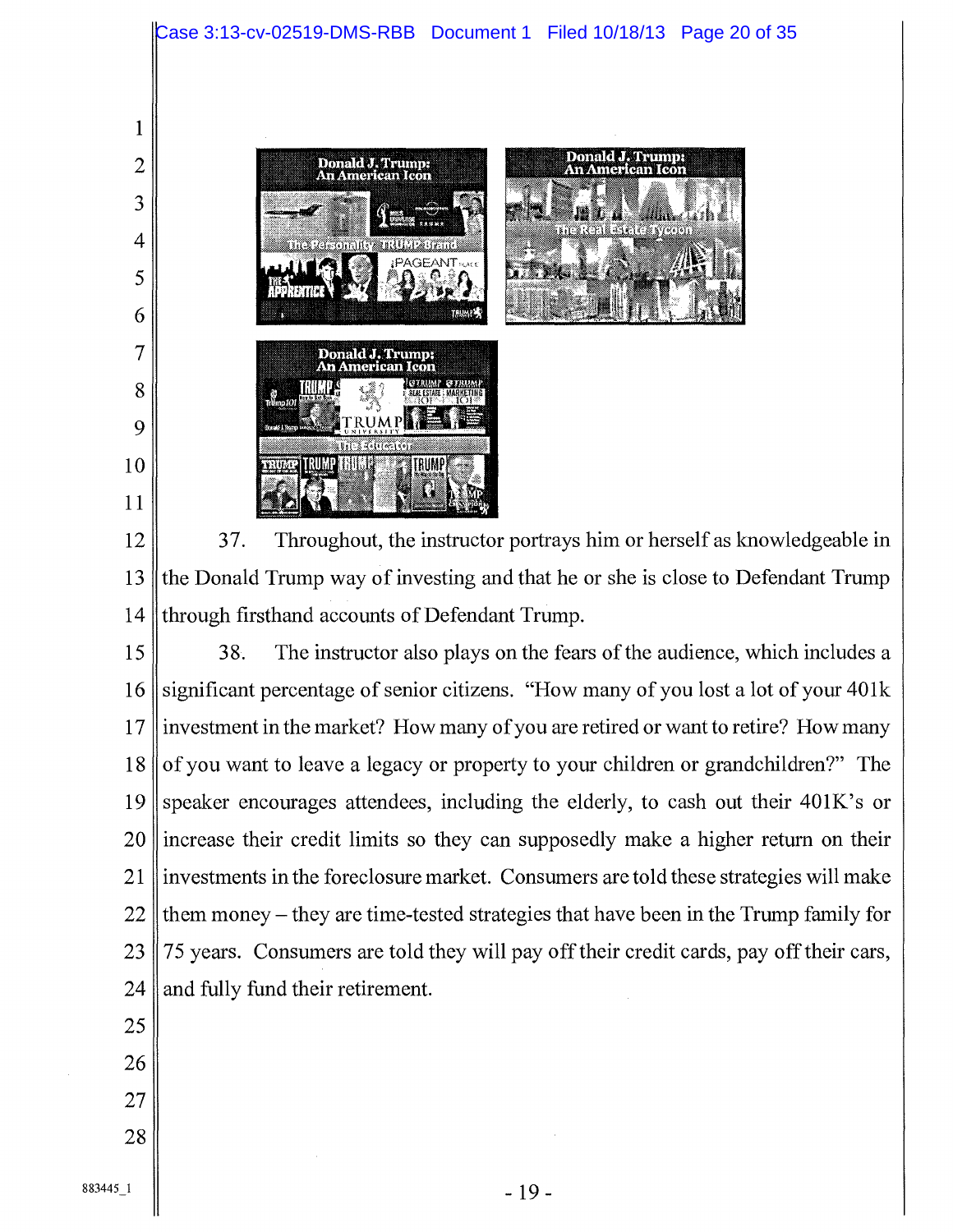

39. The staff at the Live Events are taught to close sales "armed with objections and rebuttals" set forth in the PlayBook and to "work the room with special attention to team members in *possession of a credit card that needs to be run."*  8 9 10

11

## 2. The Fulfillment

40. The Preview was a 90-minute advertisement to persuade attendees to sign up for the "Fulfillment," which purportedly provides a one-year "Comprehensive Real Estate Education." However, for \$1,495 the Fulfillment is a 3-day workshop plus a phone number to call a "client advisor." Defendant promises mentors who will be available for a full year. *"Other people don't have anyone to call, but you've got Trump. You'll call 40 Wall Street and they'll walk you through it."* The emphasis is on persuading consumers that in signing up for Trump University, they can join the Trump "family." 12 13 14 15 16 17 18 19

41. At the Fulfillment, the Main Promotional Video is shown and/or students are given personally-addressed letters from Defendant Trump. 20 21

22

42. At the end of Day 1, the students are asked to fill out a detailed financial goal statement presumably to help them with their financial goals. Instead, these statements are used for Trump University personnel to assess the liquid assets that each student has to spend on the next Trump University program. 23 24 25

43. Students are told at the Preview that the Fulfillment is "all you need." However, at the Fulfillment, student-victims are told what they really need is the Gold Elite program for \$34,995 to get a "full education," including a 3-day in-person 26 27 28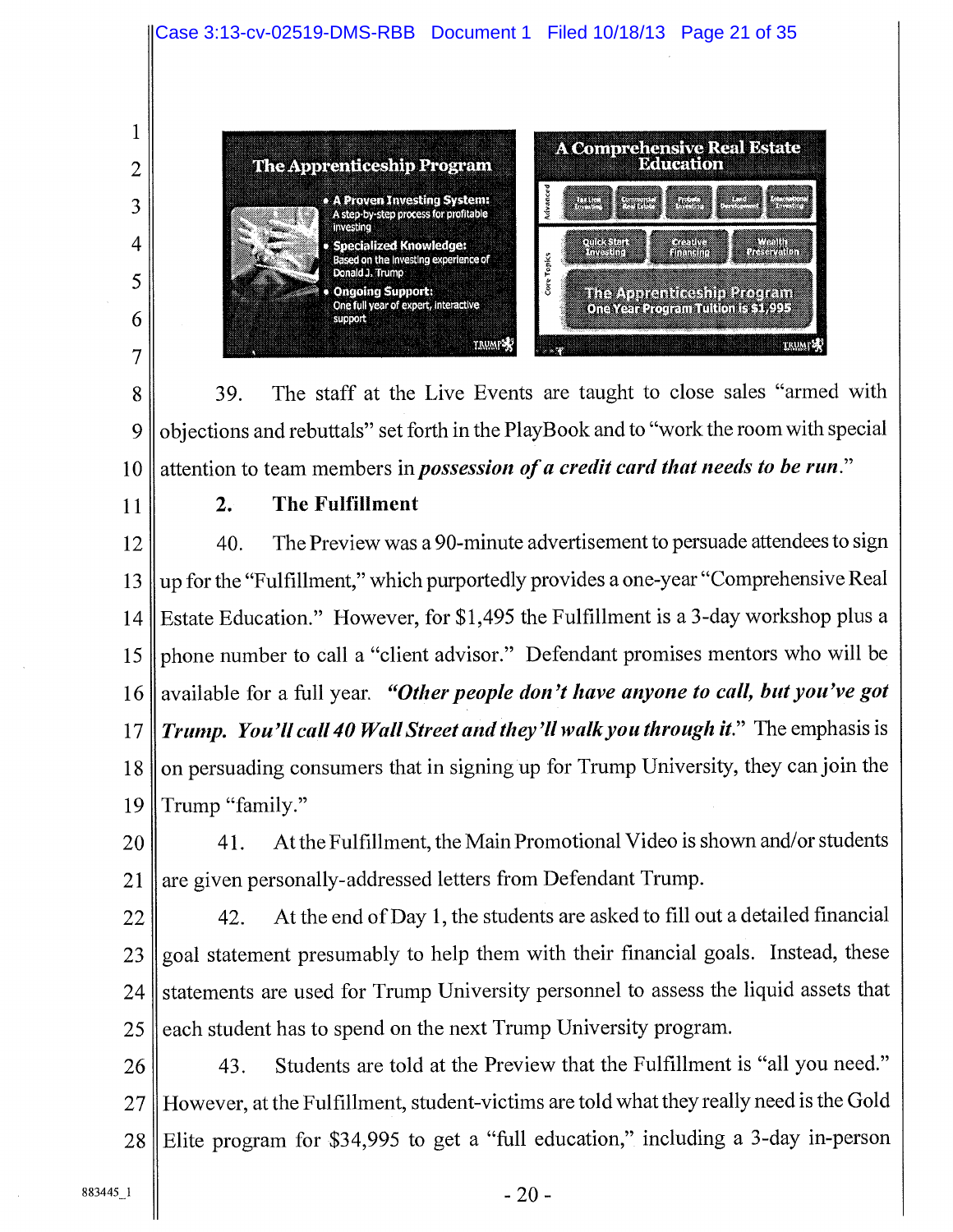1 2 3 mentorship with a full year of ongoing support from a Trump handpicked multimillionaire mentor. To make the upsell, instructors make standardized pitches using a separate PowerPoint slide presentation.

4 5 6 7 44. The PlayBook directed personnel to convince student-victims that the 3 day Fulfillment is not enough (even though it was pitched as such at the Preview) and emphasized that all personnel must follow this procedure to ensure sales of Elite programs.

45. During the Fulfillment, the speakers pressure students to raise their credit 8 card limits on the pretext of purchasing property. At the end of the workshop, 9 Defendant's representatives asked students to use their credit cards to purchase the 10 Gold Elite program for \$34,995. If they were unable to persuade students to purchase 11 at this level (or if students did not have sufficient funds or credit), Defendant's 12 representatives would encourage the students to purchase the "Trump Silver Elite" 13 program for \$19,495, the "Trump Bronze Elite" program for \$9,995, or an Elite 14 mentorship for approximately \$25,000. Each of these prices was pitched as "one-day-15 only" sales off the "regular" prices of \$48,490 for Gold, \$23,490 for Silver and *16*  \$10,995 for Bronze. 17

18 19 20 21 22 23 24 46. Defendant's representatives did not warn students they were likely to incur finance charges, interest fees and late fees by charging the program on their credit cards, but would tell students they would quickly make the money back. Defendant's representatives also did not tell students that by increasing their credit limits, they could damage their credit scores. And Defendant's representatives never warned students that by "maxing out" their credit cards, their credit scores could drop even more significantly.

25

## 3. The Elite Mentorship Program

26 27 47. The Gold Elite program was sold on the promise of a mentorship with Defendant Trump's handpicked real estate experts who would personally teach them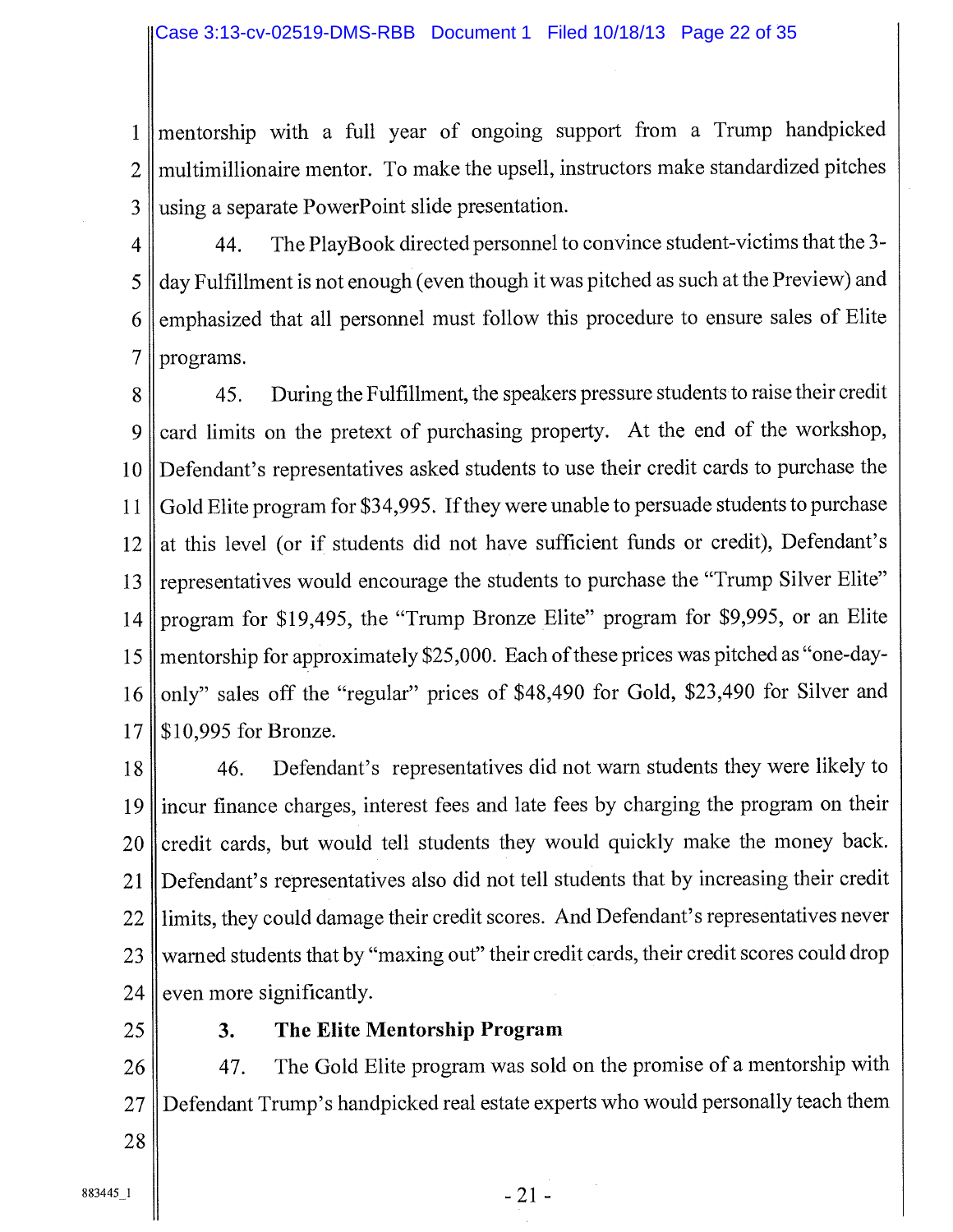Donald Trump's real estate strategies. Instead, none of the mentors was handpicked by Donald Trump or trained in his investing "secrets." 1 2

48. During the Gold Elite program, there was still constant up-sell pressure to purchase other Trump University affiliate programs and products, varying in price from \$495 to \$9,995. As a result, Class Members could ultimately spend upwards of \$70,000 after being lured in by a free Live Event. 3 4 5 6

D. Governmental Investigations into Trump University 7

49. In addition to the actions of the NYSED described above, Maryland and Massachusetts required Trump University to change its name for all Live Events held in those states. 8 9 10

50. Attorneys General in 11 states and the U.S. Department of Justice received numerous complaints against Defendant and Trump University, and at least two Attorneys General launched investigations. In January 2010, Texas Attorney General Greg Abbott's office launched a probe of Defendant and Trump University's advertising and business practices after getting two dozen complaints. Abbott said he was probing "possibly deceptive trade practices" dating back to 2008. Abbott's investigation resulted in Defendant's ultimate suspension of all Live Events in Texas in May 2010. 11 12 13 14 *15*  16 17 18

51. In May 2011, the New York State Attorney General's Office also launched an investigation into whether Donald Trump and Trump University "engaged in illegal business practices." The investigation was described by the New York Times as "the latest problem" in "a string of consumer complaints, reprimands from state regulators and a lawsuit from dissatisfied former students," and was prompted by about a dozen complaints concerning Trump University that Attorney General Eric T. Schneiderman found to be "credible" and "serious."<sup>8</sup> 19 20 21 22 23 24 25

- 26
- *<sup>8</sup>See* Michael Barbaro, *New York Attorney General Is Investigating Trump's For-Profit School,* New York Times, May 19, 2011. 27 28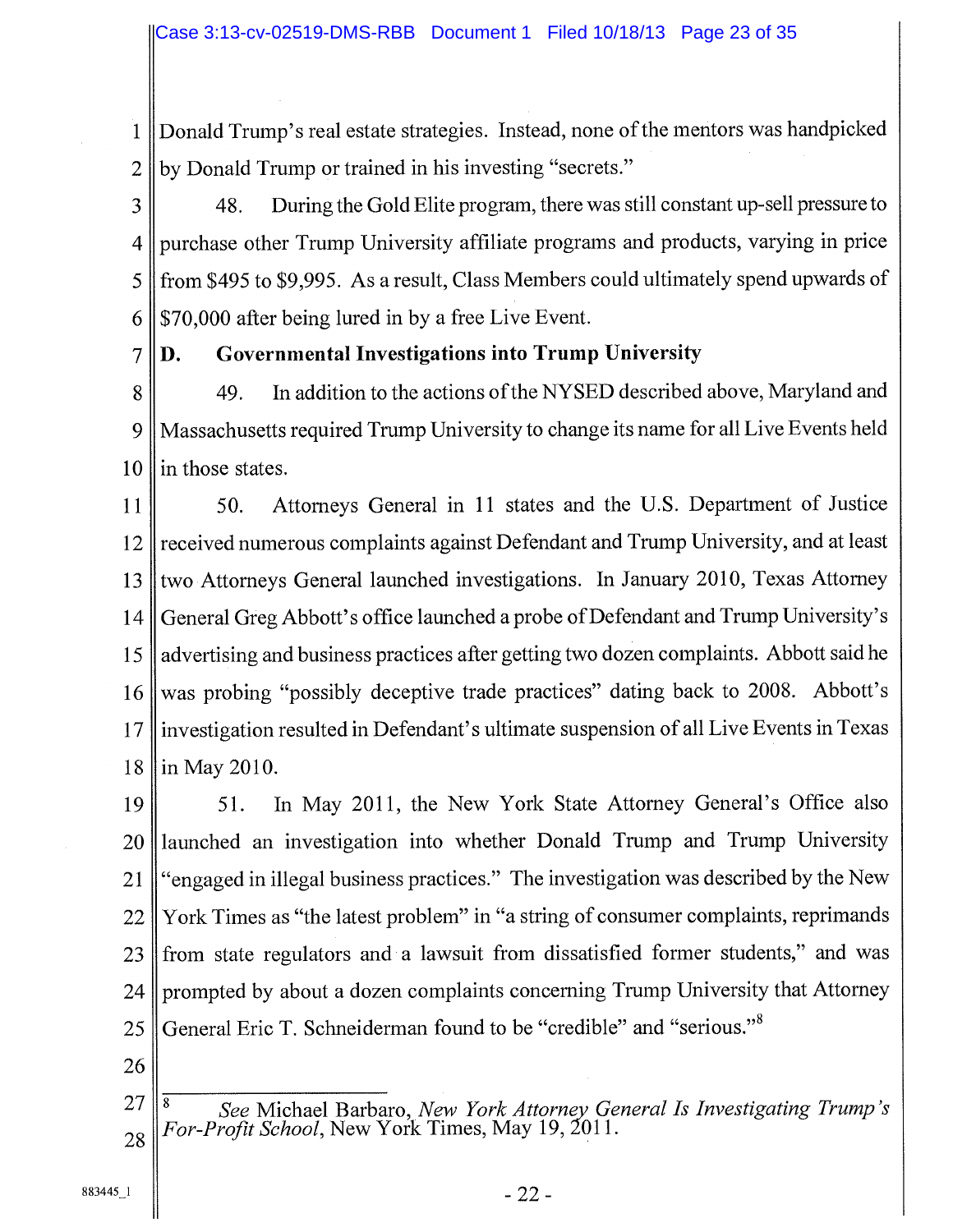52. Florida Attorney General Bill McCollum's office has been reportedly 1 2 "reviewing" 20 or more complaints from consumers who paid up to \$35,000 for 3 various Live Events.

4

9

10

11

12

13

## E. The BBB Gives Trump University a Failing Grade

- 5 6 7 8 53. The BBB refused to accredit Trump University due to its misleading marketing, explaining that amongst other things, its classification as a "school/academy/college/university" with "professors" was misleading to a reasonable consumer.
	- Another factor contributing to your firm's ineligibility [for accreditation as a BBB business] is your firm's name "Trump University," which may potentially lead reasonable consumers to believe that your firm is an academic institution. As you acknowledged in your correspondence dated 1/4/2010, your firm does not meet the established definition of a "university." However, your instructors and program experts are referred to as "professors" and "faculty" in your promotional materials and on your web site. Both terms are potentially misleading as they are generally reserved for the teaching and administrative staff and members holding academic rank in an educational institution.
- 14 15

16

17

- 54. The BBB also found Trump University's website misleading in stating:
- Trump University's School of Real Estate is accredited and we back up our assertions with unequalled educational and mentoring tools, such as retreats, phone and email coaching and on-site coaching, where we actually send a Donald Trump recommended real estate professional to your town to work with you for 3 days.
- 18 19

20

21

22

23

- 55. In addition, the BBB also found, that Trump University's classification as
- a "School/Academy/College/University" is misleading:
	- [Trump University's] services, as listed in your promotional materials and on your web site, are inconsistent with the established definition for this classification as you do not grant academic degrees or certification and do not appear to have recognized academic charter. Further, your company does not appear to be recognized as an academic institution that is accredited by accrediting agencies recognized by the Secretary of Education.
- 24 25

26

27

28

56. For these reasons, along with numerous consumer complaints, the BBB gave Trump University a "D-" rating. After Defendant changed Trump University's name in mid-2010, Defendant demanded an "A+" evaluation, and when the BBB was <sup>~</sup>unable to issue a good "grade" due to ongoing consumer complaints, Defendant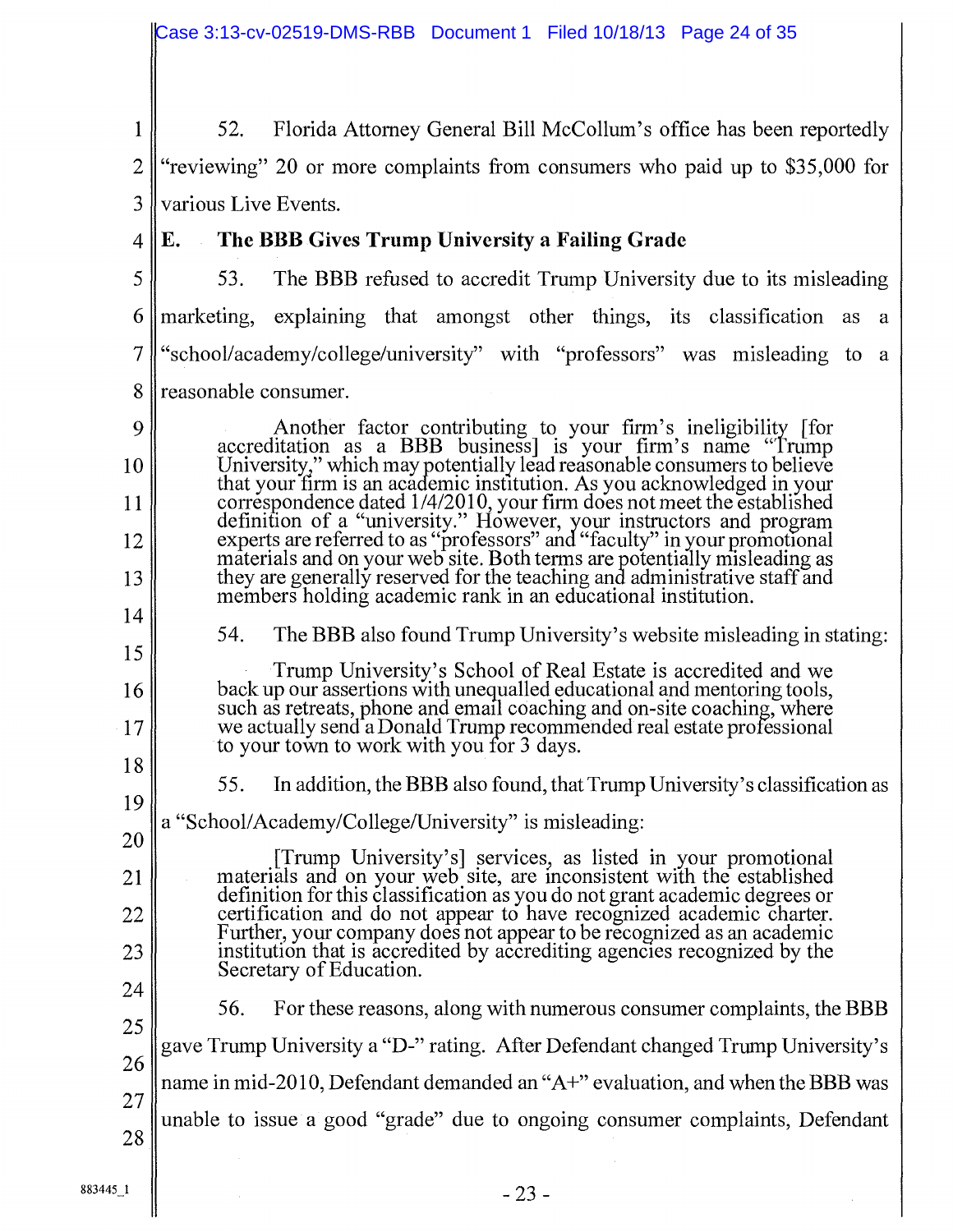<sup>11</sup>Trump called the BBB and his lawyer threatened to sue the BBB. As a result, the 2 || BBB changed Trump University's "grade" to "NR" for "Not Rated."

## 3 RICO ALLEGATIONS

## $4 \parallel A$ . The Trump University Enterprise

5 57. Trump University, LLC (now The Trump Entrepreneur Initiative LLC) is  $6 \parallel a$  limited liability company registered in New York with its principal place of business 7 || at 40 Wall Street, New York, New York. Trump University is one of the companies 8 || in the Trump Organization conglomerate located in New York, New York. After a 9 related class-action lawsuit was filed in this District, Trump University changed its 10 || name to "The Trump Entrepreneur Initiative" on or around June 2, 2010.

11 || 58. Trump University has never been an accredited University or held a 12 || license to operate out of the State of New York as an educational institution. Trump 13 University does not offer any degrees, licenses or credits.

14 59. Defendant Trump and Trump University created a "fictitious office" at 15 160 Greentree Drive, Suite 101, Dover, Delaware 19904, in response to the NYSED's 16 demand that it cease operating as a "University" without a license in New York in 17 || 2005. The Dover address appears on mass emails sent to Plaintiff and the Class. 18 However, Trump University has never operated out of Dover, Delaware.

19 60. Trump University also maintained a sales call center in Utah.

20 61. At all times relevant hereto, Trump University conducted substantial 21 business throughout the State of California, including marketing, advertising, and 22 || hosting Live Events in San Diego County and all over the State of California.

23 62. At all times relevant hereto, Trump University acted for or on behalf of 24 || Donald Trump in undertaking the acts and/or omissions alleged herein.

 $25$  63. Trump University, LLC (now The Trump Entrepreneur Initiative LLC) is 26 || an "enterprise" within the meaning of 18 U.S.C.  $\S 1961(4)$ , through which Defendant 27 || Donald J. Trump conducted the pattern of racketeering activity described herein. 28 Throughout its existence, the Trump University Enterprise engaged in, and its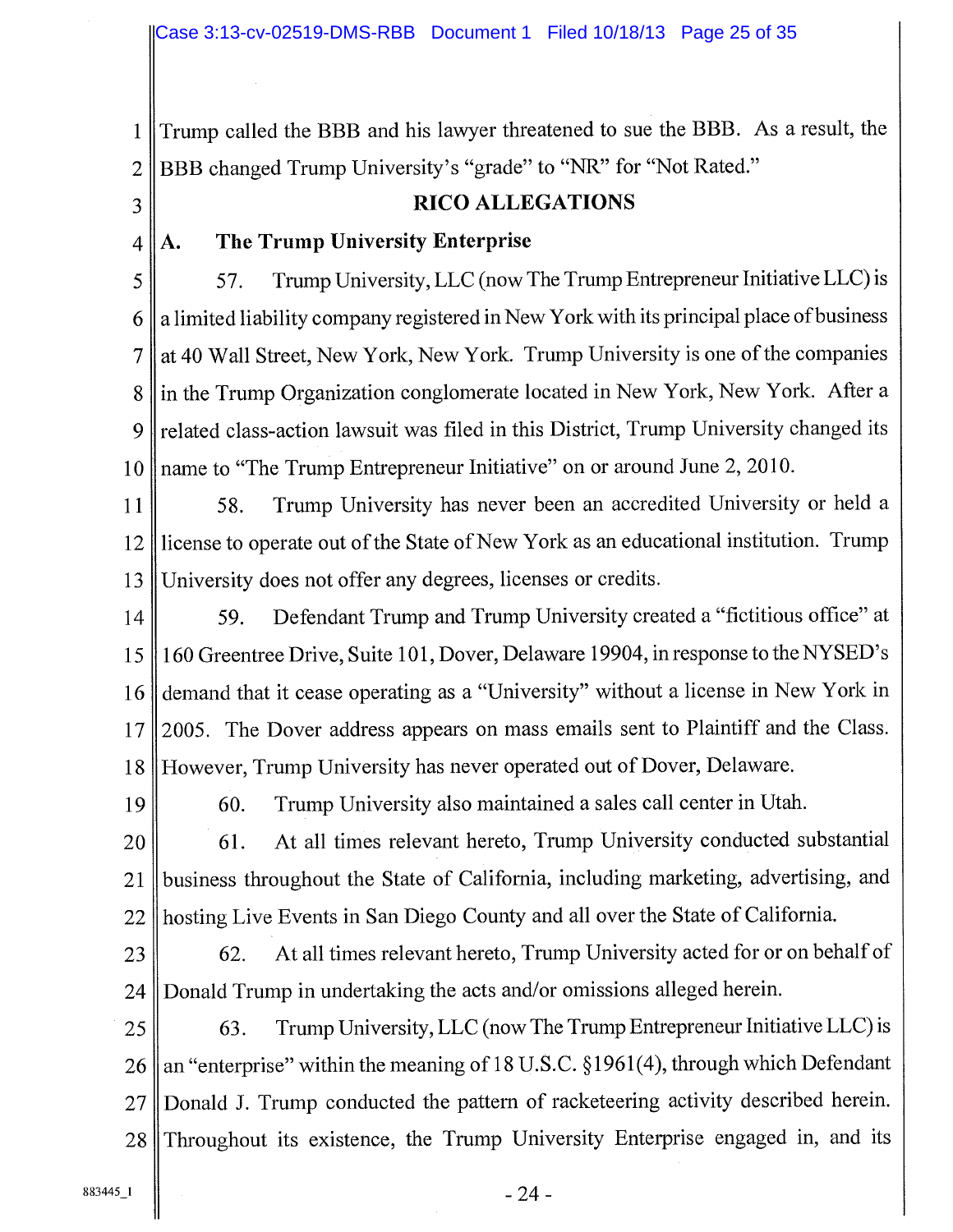1 activities affected interstate commerce because it involved commercial activities 2 || across state lines, including national marketing campaigns, multi-state Live Events,  $3 \parallel$  and the solicitation and receipt of money from victims located throughout the country.

4 64. Defendant Donald J. Trump exercised substantial control over the affairs  $5 \parallel$  of the Trump University Enterprise, through among other methods and means, the 6  $\blacksquare$  following:

7 (a) Providing the initial operating capital and holding an 8 approximately 93% ownership stake;

9 (b) Creating and approving marketing and advertising materials, which 10 featured his name, likeness (in most), and voice (in the Main Promotional Video);

11 (c) Selecting both the original name of Trump University and, five 12 years later approving the change to the current name of The Trump Entrepreneur 13 | Initiative;

14 (d) Regularly reviewing financial records; and

15 (e) Negotiating and authorizing others to negotiate significant 16 contracts, such as the lease for the Enterprise's headquarters.

17 65. Defendant Trump was a knowing and willing participant in the Scheme, 18 and reaped revenues and/or profits therefrom.

19 66. The Trump University Enterprise has an ascertainable structure separate  $20$  and apart from the pattern of racketeering activity in which Defendant Trump has 21 || engaged. The Trump University Enterprise is separate and distinct from Donald J.  $22$  Trump.

## $23$  B. Pattern of Racketeering Activity

 $24$   $\parallel$  67. Defendant Trump, who is a person associated-in-fact with the Trump 25 University Enterprise, knowingly, willfully, and unlawfully conducted or participated, 26 directly or indirectly, in the affairs of the enterprise through a pattern of racketeering 27 || activity within the meaning of 18 U.S.C.  $\S$ §1961(1), 1961(5) and 1962(c). The  $28$  racketeering activity was made possible by the regular and repeated use of the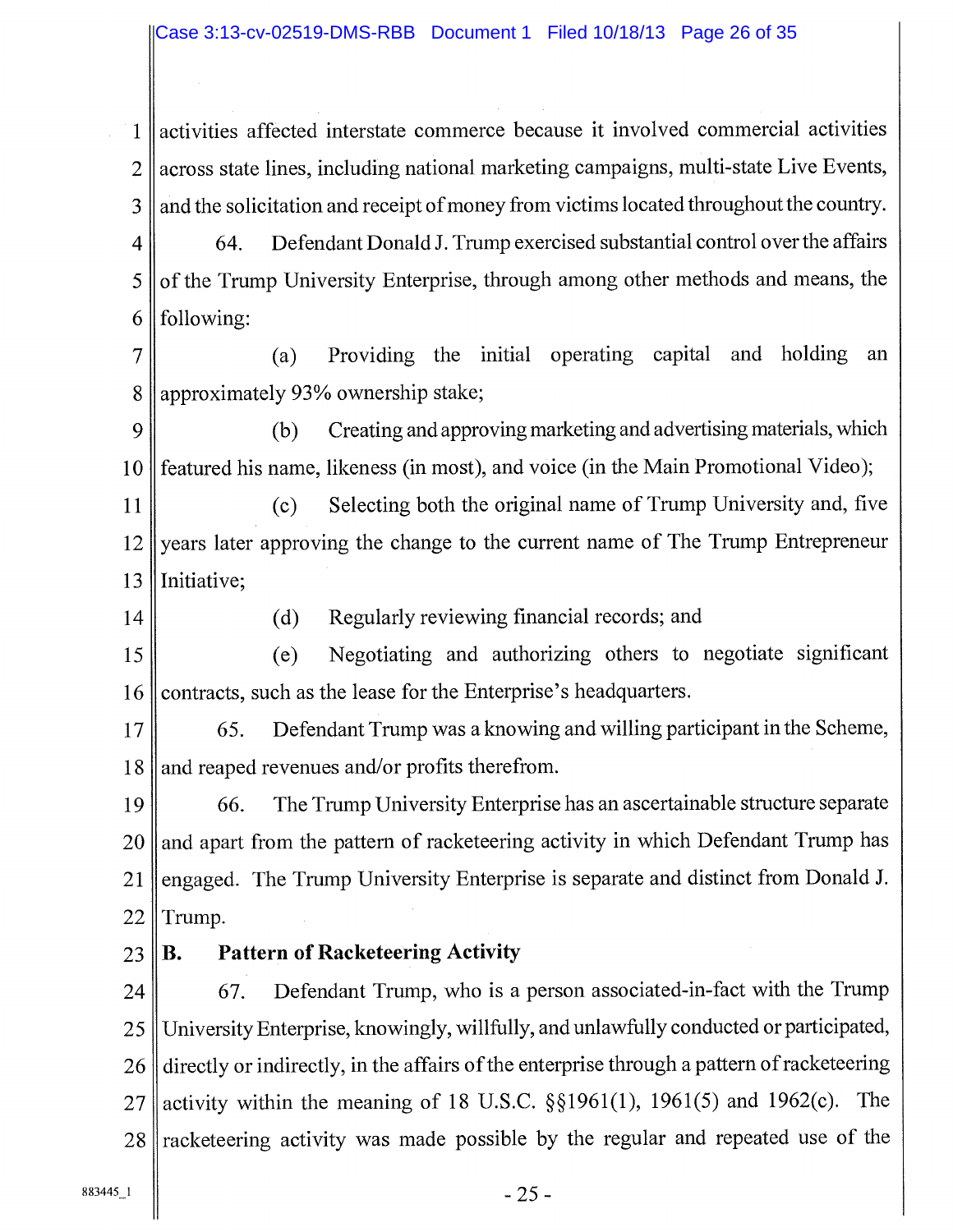<sup>1</sup>~ facilities, services, distribution channels, and employees of the Trump University  $2$  Enterprise.

3 68. Defendant Trump committed multiple "Racketeering Acts," as described 4 below, including aiding and abetting such acts.

5 69. The Racketeering Acts were not isolated, but rather were related in that 6 they had the same or similar purposes and results, participants, victims, and methods  $7 \parallel$  of commission. Further, the Racketeering Acts were continuous, occurring on a 8 regular (daily) basis throughout a time period beginning in mid-2007 and, upon 9 information and belief, continuing through at least 2010.

10 70. Defendant Trump participated in the operation and management of the 11 Trump University Enterprise by directing its affairs, as described above.

12<sup> $\parallel$ </sup> 71. In devising and executing the Scheme, Defendant Trump and Trump <sup>13</sup>University personnel committed acts constituting indictable offenses under 18 U.S.C. 14 § § 1341 and 1343, in that he devised and knowingly carried out a material scheme or 15 artifice to defraud or to obtain money by means of materially false or fraudulent 16 pretenses, representations, promises, or omissions of material facts. For the purpose  $17$  of executing the Scheme, Defendant committed these Racketeering Acts, which  $18$  number in the thousands, intentionally and knowingly, with the specific intent to 19 advance the Illegal Scheme.

20 **72.** Defendant used thousands of mail and interstate wire communications to 21 create and perpetuate the Scheme through virtually uniform misrepresentations, 22 concealments and material omissions.

  $\parallel$  73. Defendant's fraudulent use of the mails and wires included the following litems and communications sent by Defendant and Trump University personnel, to Plaintiff and third parties via U.S. mail, commercial carrier, interstate wire, and/or other interstate electronic media:

27 (a) Throughout the relevant time period, including on or about the 28 dates set forth below, Defendant Trump and Trump University personnel, caused to be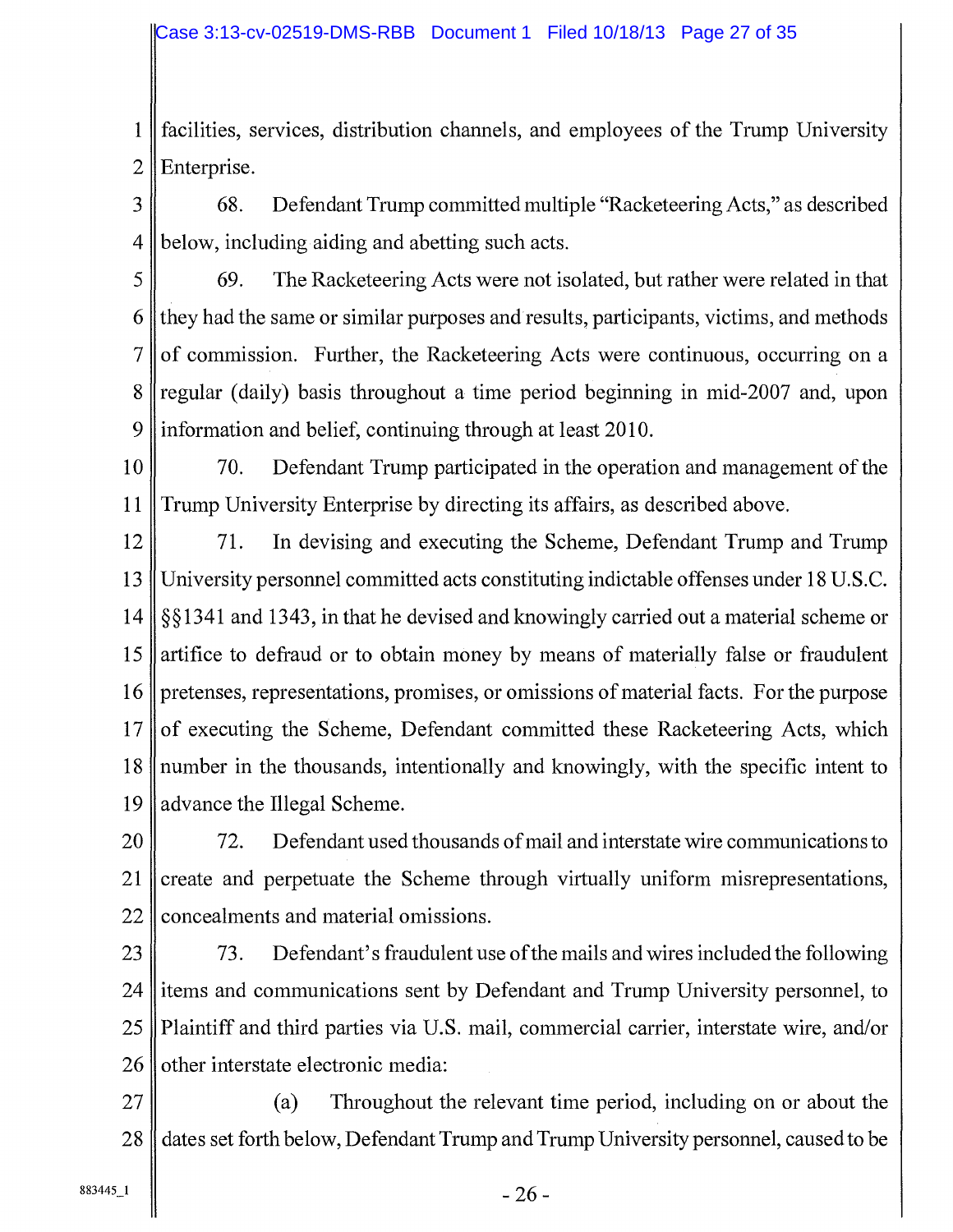delivered by mail or by a private or commercial interstate carrier, or received therefrom, according to the direction thereon, or at the place at which it is directed to be delivered by the person to whom it is addressed, the items described above, ||including those alleged below: 1 2 3 4

|    | From             | Tо         | Date        | <b>Description</b>       |  |  |  |  |
|----|------------------|------------|-------------|--------------------------|--|--|--|--|
| 6  | Donald J. Trump, | Art Cohen, | March or    | "Special Invitation from |  |  |  |  |
|    | New York         | California | April 2009  | Donald J. Trump" to      |  |  |  |  |
|    |                  |            |             | attend Preview in        |  |  |  |  |
| 8  |                  |            |             | Fremont, California      |  |  |  |  |
|    | Donald J. Trump, | Sonny Low, | March or    | "Special Invitation from |  |  |  |  |
|    | New York         | California | August 2009 | Donald J. Trump" to      |  |  |  |  |
| 10 |                  |            |             | attend Preview in San    |  |  |  |  |
|    |                  |            |             | Diego, California        |  |  |  |  |
| 11 |                  |            |             |                          |  |  |  |  |

(b) Throughout the Class Period, including on or about the dates set forth below, Defendant Trump and Trump University personnel, for the purpose of executing the above-described Scheme caused to be transmitted in interstate commerce by means of wire communications, certain writings, signs, signals and  $16$  sounds, including those alleged below: 12 13 14 15

| 17 | From              | To                    | Date       | <b>Description</b>        |  |  |
|----|-------------------|-----------------------|------------|---------------------------|--|--|
|    | Trump University, | Art Cohen, California | August 26, | Email to Art Cohen        |  |  |
| 18 | New York          |                       | 2009       | regarding link to         |  |  |
| 19 |                   |                       |            | Main Promotional          |  |  |
|    |                   |                       |            | Video                     |  |  |
| 20 | Trump University, | Art Cohen, California | April 29,  | <b>Email to Art Cohen</b> |  |  |
| 21 | New York          |                       | 2009       | regarding one full        |  |  |
| 22 |                   |                       |            | year of ongoing           |  |  |
|    |                   |                       |            | support                   |  |  |
| 23 | Michael Sexton at | David Early, Arizona  | April 14,  | Email attaching           |  |  |
| 24 | Trump University, |                       | 2009       | Preview Script-           |  |  |
|    | New York          |                       |            | Version 3.0               |  |  |
| 25 | Michael Sexton at | Mark Anthony,         | April 14,  | Email attaching           |  |  |
| 26 | Trump University, | California            | 2009       | Preview Script-           |  |  |
|    | New York          |                       |            | Version 3.0               |  |  |
| 27 |                   |                       |            |                           |  |  |
| 28 |                   |                       |            |                           |  |  |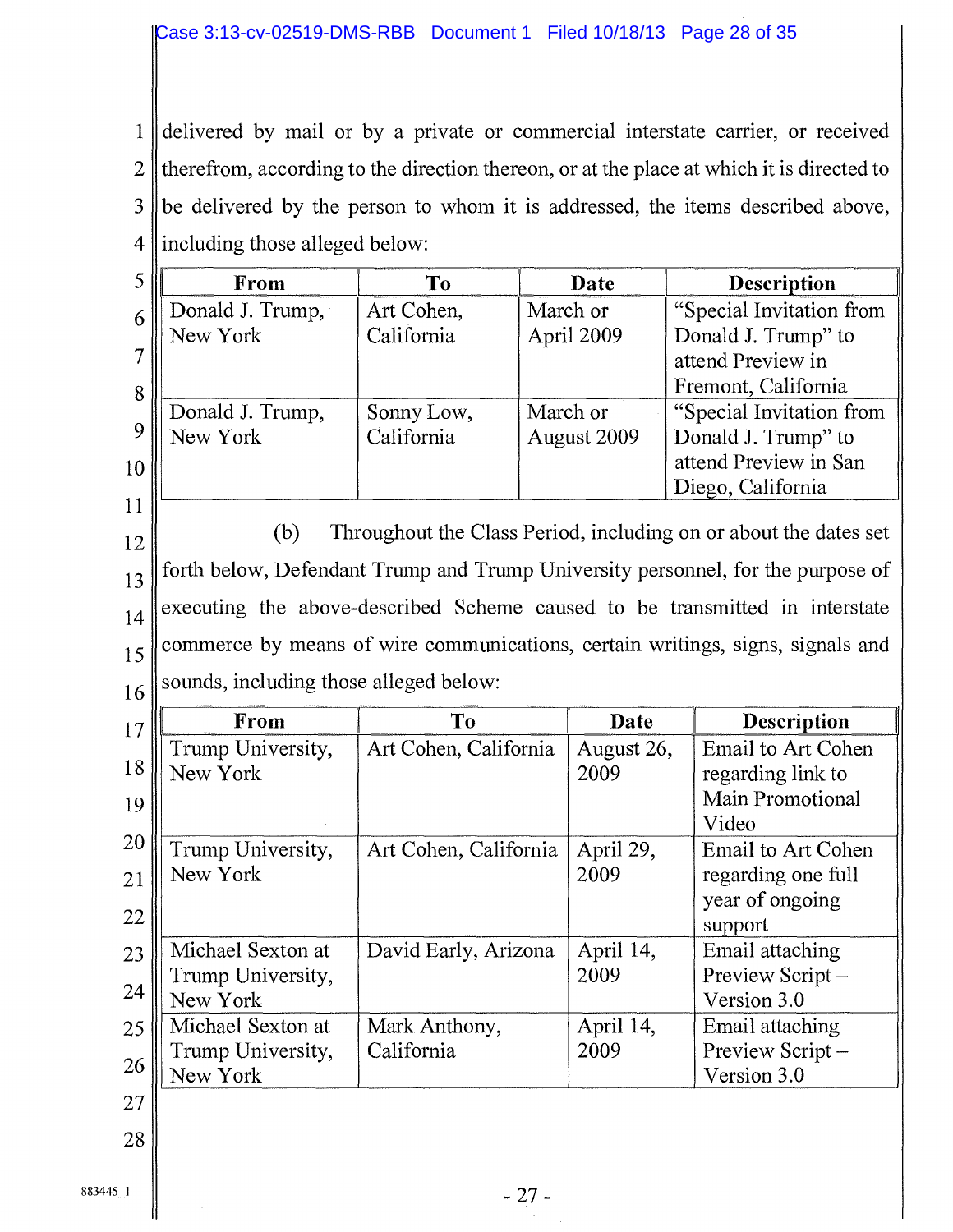| $\mathbf 1$    | From                                                                                     | To                                                                                     | Date       | Description                                   |  |  |  |  |  |
|----------------|------------------------------------------------------------------------------------------|----------------------------------------------------------------------------------------|------------|-----------------------------------------------|--|--|--|--|--|
| $\overline{2}$ | Michael Bloom,                                                                           | David Early, Arizona;                                                                  | April 14,  | Email regarding                               |  |  |  |  |  |
| 3              | New York                                                                                 | Michael Sexton, New<br>York; April B.                                                  | 2010       | sales script                                  |  |  |  |  |  |
| $\overline{4}$ | Art Cohen,                                                                               | Neumann, New York                                                                      | April 2009 | Credit card                                   |  |  |  |  |  |
| 5              | California                                                                               | American Express,<br>North Carolina                                                    |            | transaction in the                            |  |  |  |  |  |
| 6              |                                                                                          |                                                                                        |            | amount of \$1,495 for                         |  |  |  |  |  |
| $\overline{7}$ |                                                                                          |                                                                                        |            | Art Cohen's                                   |  |  |  |  |  |
|                |                                                                                          |                                                                                        |            | purchase of the<br><b>Fulfillment Seminar</b> |  |  |  |  |  |
| 8              | Trump University,                                                                        | Art Cohen, California                                                                  | May 11,    | Email confirmation                            |  |  |  |  |  |
| 9              | New York                                                                                 |                                                                                        | 2009       | of credit card                                |  |  |  |  |  |
| 10             |                                                                                          |                                                                                        |            | transaction in the                            |  |  |  |  |  |
| 11             |                                                                                          |                                                                                        |            | amount of \$34,995<br>for Art Cohen's         |  |  |  |  |  |
| 12             |                                                                                          |                                                                                        |            | purchase of the Gold                          |  |  |  |  |  |
| 13             |                                                                                          |                                                                                        |            | Elite program                                 |  |  |  |  |  |
| 14             |                                                                                          | <b>CLASS ACTION ALLEGATIONS</b>                                                        |            |                                               |  |  |  |  |  |
| 15             | 74.                                                                                      | Plaintiff brings this class action on behalf of himself individually and all           |            |                                               |  |  |  |  |  |
| 16             |                                                                                          | others similarly situated, pursuant to Federal Rule of Civil Procedure 23.             |            |                                               |  |  |  |  |  |
| 17             | The proposed Class consists of all persons who purchased Live Events<br>75.              |                                                                                        |            |                                               |  |  |  |  |  |
| 18             |                                                                                          | from Trump University throughout the United States from January 1, 2007 to the         |            |                                               |  |  |  |  |  |
| 19             | present. Excluded from the Class are Trump University, its affiliates, employees,        |                                                                                        |            |                                               |  |  |  |  |  |
| 20             |                                                                                          | officers and directors, persons or entities that distribute or sell Trump University   |            |                                               |  |  |  |  |  |
| 21             | products or programs, the Judge(s) assigned to this case, and the attorneys of record in |                                                                                        |            |                                               |  |  |  |  |  |
| 22             |                                                                                          | this case. Plaintiff reserves the right to amend the Class definition if discovery and |            |                                               |  |  |  |  |  |
| 23             |                                                                                          | further investigation reveal that the Class should be expanded or otherwise modified.  |            |                                               |  |  |  |  |  |
| 24             | 76.                                                                                      | This action is properly brought as a class action because:                             |            |                                               |  |  |  |  |  |
| 25             | (a)                                                                                      | The proposed Class is so numerous and geographically dispersed                         |            |                                               |  |  |  |  |  |
| 26             |                                                                                          | throughout the United States that the joinder of all Class Members is impracticable;   |            |                                               |  |  |  |  |  |
| 27             | (b)                                                                                      | The disposition of Plaintiff's and proposed Class Members' claims                      |            |                                               |  |  |  |  |  |
| 28             | in a class action will provide substantial benefits to both the parties and the Court;   |                                                                                        |            |                                               |  |  |  |  |  |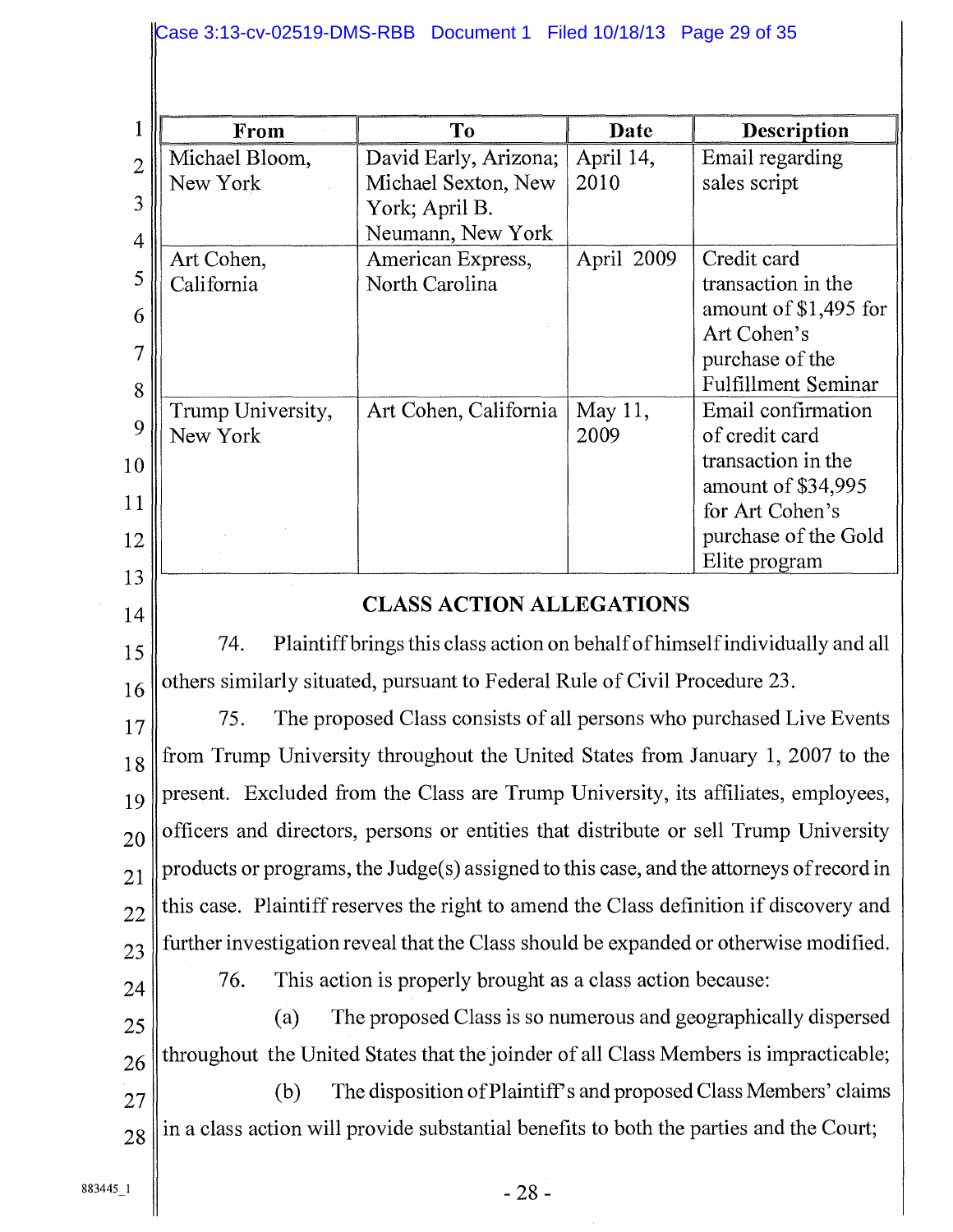1 (c) The proposed Class is ascertainable and there is a well-defined 2 community of interest in the questions of law or fact alleged herein since the rights of 3 each proposed Class Member were infringed or violated in the same fashion; 4  $\parallel$  (d) There are questions of law and fact common to the proposed Class 5 which predominate over any questions that may affect particular Class Members. 6 Such common questions of law and fact include but are not limited to: 7 (i) Whether Defendant engaged in a fraudulent scheme; 8 (ii) Whether Donald Trump violated 18 U.S.C. § 1962; 9 (iii) Whether Plaintiff and Class Members have been harmed and 10 the proper measure of relief; 11 (iv) Whether Plaintiff and Class Members are entitled to an 12 award of treble, punitive damages, attorneys' fees and expenses; and 13 (v) Whether, Plaintiff and Class Members are entitled to 14 equitable relief, and if so, the nature of such relief. 15 (e) Plaintiff's claims are typical of the claims of the members of the 16 proposed Class. Plaintiff and Class Members have been injured by the same wrongful 17 practices of Defendant. Plaintiff's claims arise from the same practices and conduct 18 that give rise to the claims of all Class Members and are based on the same legal 19 || theories; 20 (f) Plaintiff will fairly and adequately protect the interests of the Class  $21$  ||in that he has no interests antagonistic to those of the other Class Members, and 22 Plaintiff has retained attorneys experienced in consumer class actions and complex 23 Ilitigation as counsel;

24  $\parallel$  (g) A class action is superior to other available methods for the fair  $25$  and efficient adjudication of this controversy for at least the following reasons:

26 (i) Given the size of individual Class Member's claims and the  $27$  expense of litigating those claims, few, if any, Class Members could afford to or 28 would seek legal redress individually for the wrongs Defendant committed against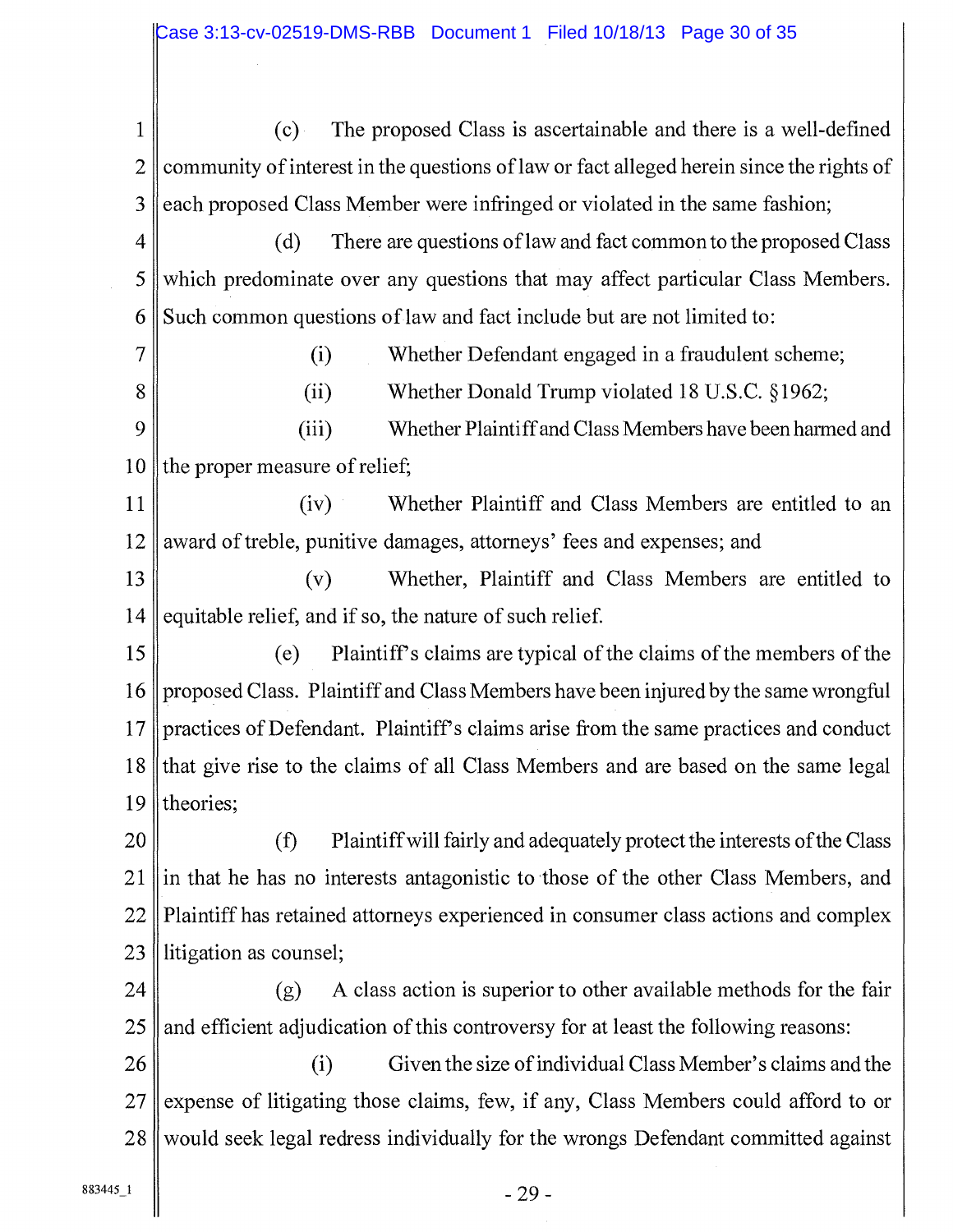them and absent Class Members have no substantial interest in individually controlling the prosecution of individual actions; 1 2

(ii) This action will promote an orderly and expeditious administration and adjudication of the proposed Class claims, economies of time, effort and resources will be fostered and uniformity of decisions will be insured; 3 4 5

(iii) Without a class action, Class Members will continue to suffer damages, and Defendant's violations of law will proceed without remedy while Defendant continues to reap and retain the proceeds of his wrongful conduct; and 6 7 8

(iv) Plaintiff knows of no difficulty that will be encountered in the management of this litigation which would preclude class certification. 9 10

77. Defendant and his agents had, or have access to, address information for the Class Members, which may be used for the purpose of providing notice of the class action. 11 12 13

78. Plaintiff seeks damages and equitable relief on behalf of the Class on grounds generally applicable to the entire proposed Class. 14 15

## **COUNT** Violations of the Racketeer Influenced and Corrupt Organizations Act, 18 U.S.C. §1962(c)

79. Plaintiff re-alleges and incorporates by reference the above allegations contained in the paragraphs above as if fully set forth herein. 18 19

80. This claim arises under 18 U.S.C. § 1962(c), which provides in relevant part: 20 21

(c) It shall be unlawful for any person employed by or associated with any enterprise engaged in, or the activities of which affect, interstate or foreign commerce, to conduct or participate, directly or indirectly, in the conduct of such enterprise's affairs through a patterr of racketeering activity ...

81. At all relevant times, Defendant Donald J. Trump was a "person" within the meaning of 18 U.S.C. §1961(3), because he was "capable of holding a legal or beneficial interest in property." Defendant Trump was associated with the Trump 25 26 27 28

16

17

22

23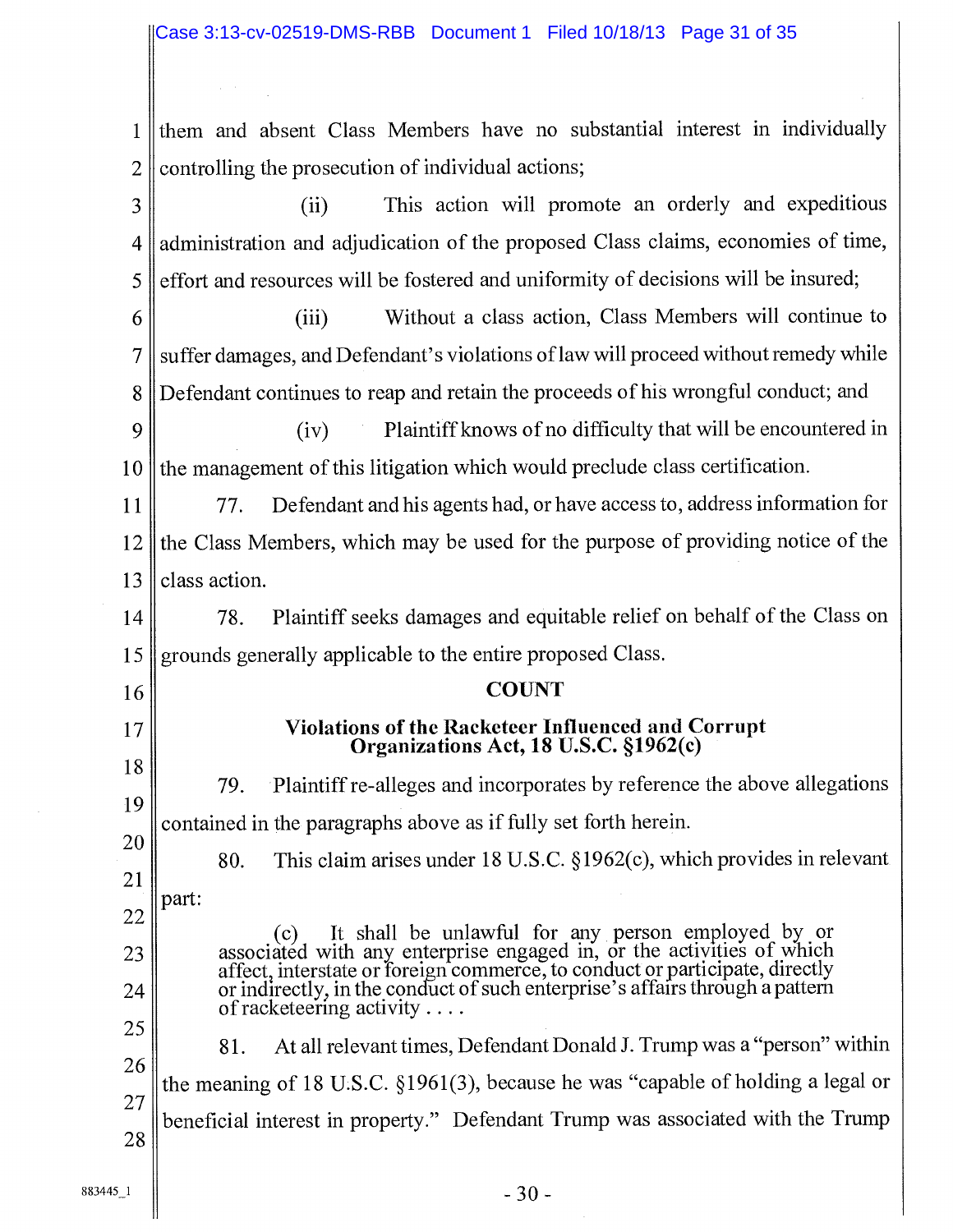1 University Enterprise and conducted and participated in that enterprise's affairs 2 though a pattern of racketeering activity, as defined by 18 U.S.C. § 1961(5), consisting of numerous and repeated uses of the mails and interstate wire communications to execute a scheme to defraud in violation of 18 U.S.C. § 1962(c). 3 4

82. The Trump University Enterprise was created and/or used as a tool to carry out the Scheme and pattern of racketeering activity. 5 6

83. Defendant Trump has committed or aided and abetted the commission of at least two acts of racketeering activity, i.e., indictable violations of 18 U.S.C. § § 1341 and 1343, within the past ten years. The multiple acts of racketeering activity that they committed and/or conspired to, or aided and abetted in the commission of, were related to each other, pose a threat of continued racketeering activity, and therefore constitute a "pattern of racketeering activity." 7 8 9 10 11 12

- 84. Defendant Trump's predicate acts of racketeering within the meaning of 18 U.S.C. §1961(1) include, but are not limited to: 13 14
- (a) Mail Fraud: Defendant Trump violated 18 U.S.C. § 1341, by sending or receiving, or causing to be sent or received, materials via U.S. mail or commercial interstate carriers for the purpose of executing the Scheme, which amount to a material scheme to defraud and obtain money on false pretenses, misrepresentations, promises, and/or omissions. The materials include but are not limited to, letters promoting the Scheme and bearing Defendant Trump's signature or image; and 15 16 17 18 19 20 21
- (b) Wire Fraud: Defendant Trump violated 18 U.S.C. § 1343, by transmitting and receiving, or causing to be transmitted or received, materials by wire for the purpose of executing the Scheme, which amounts to a material scheme to defraud and obtain money on false pretenses, misrepresentations, promises, and/or omissions. The materials transmitted and/or received include but are not limited to, interstate credit card transactions, emails promoting the Scheme, and the Main Promotional Video. 22 23 24 25 26 27 28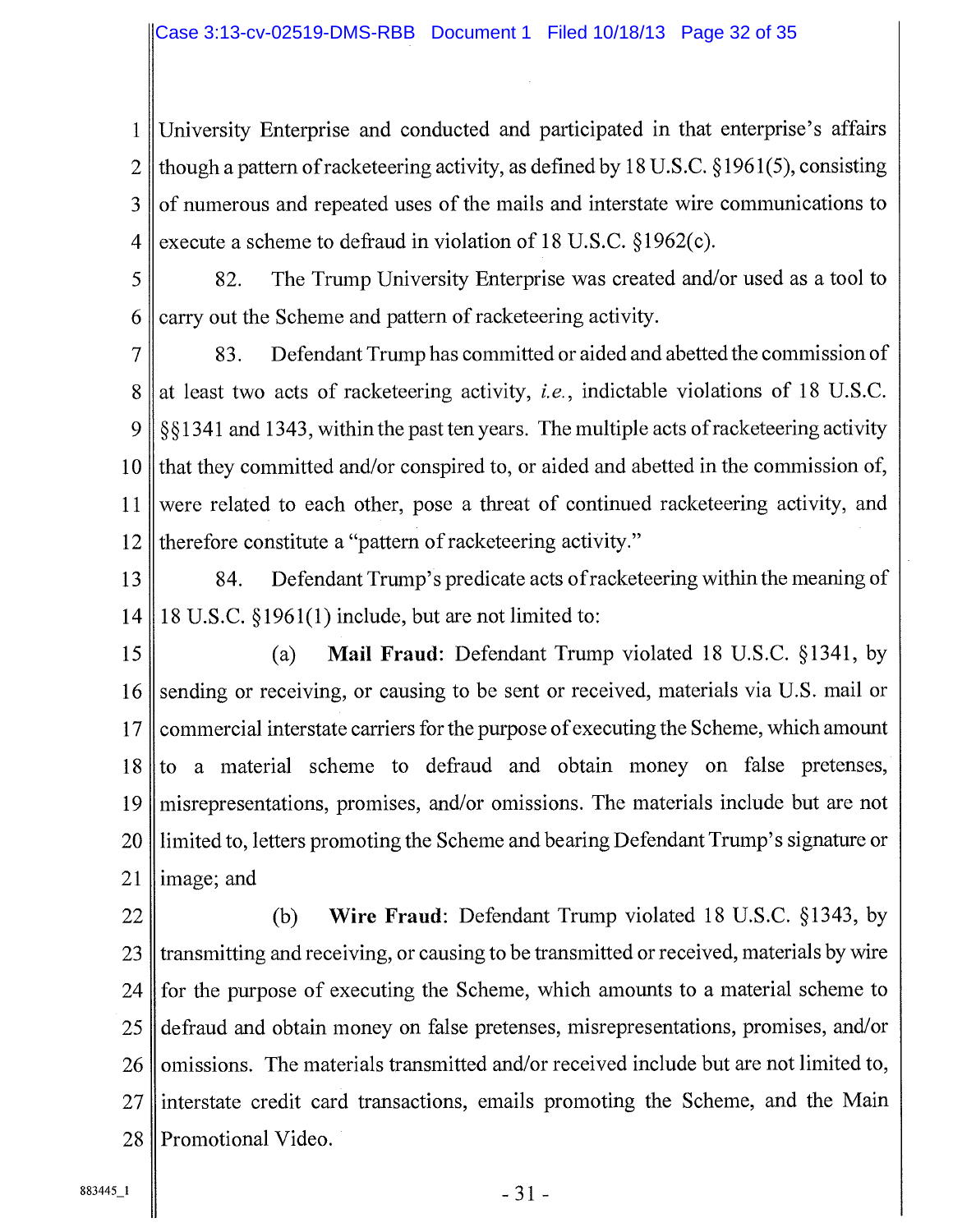1 85. Defendant Trump knowingly and intentionally made these 2 misrepresentations, acts of concealment and failures to disclose. Defendant Trump 3 either knew or recklessly disregarded that these were material misrepresentations and 4 | omissions.

5 86. Defendant Trump and Trump University obtained money and property 6 belonging to Plaintiff and the Class as a result of these violations. Plaintiff and other 7 Class Members have been injured in their business or property by Defendant Trump's 8 overt acts of mail and wire fraud.

9 87. Plaintiff and the Class have been injured in their property by reason of 10 Defendant Trump's violations of 18 U.S.C. § 1962, including the price paid for the 11 Live Events, which collectively amount to tens of millions of dollars, plus interest and 12 late fees incurred on their credit cards. In the absence of Defendant Trump's 13 violations of 18 U.S.C. § 1962, Plaintiff and the Class would not have incurred these  $14$  losses.

15 88. Plaintiffs and the Class's injuries were directly and proximately caused 16 by Defendant Trump's racketeering activity.

17 89. Defendant knew and intended that Plaintiff and the Class would rely on 18 the Scheme's fraudulent representations and omissions. Defendant Trump knew and 19 intended Plaintiff and the Class would pay fees as a result of same.

20 90. Under the provisions of 18 U.S.C.  $\S 1964(c)$ , Plaintiff is entitled to bring 21 this action and to recover their treble damages, the costs of bringing this suit and  $22$  reasonable attorneys' fees.

23 91. Defendant Trump is accordingly liable to Plaintiff and the Class for three 24 times their actual damages as proved at trial plus interest and attorneys' fees.

## 25 || PRAYER FOR RELIEF

26 WHEREFORE, Plaintiff, individually and on behalf of all others similarly  $27$  situated, pray this Court to enter a judgment against Defendant that: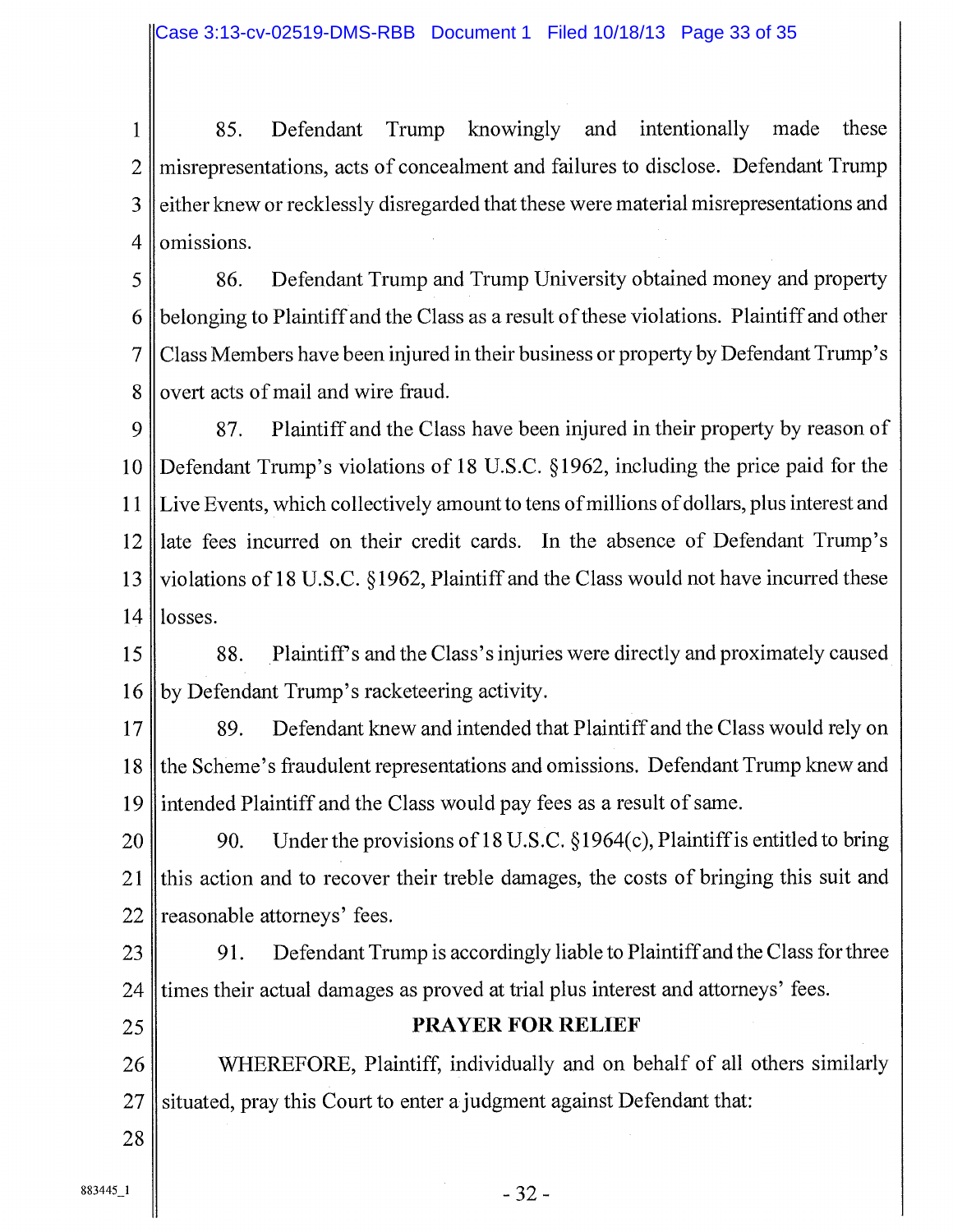A. Certifies the Class under Rule 23 of the Federal Rules of Civil Procedure, as well as any appropriate subclasses, appointing Plaintiff as Class Representative, and appointing his attorneys as counsel to represent the Class; 1 2 3

4

B. Awards actual, compensatory, statutory, consequential damages;

5

C. Awards punitive and treble damages;

D. Awards equitable monetary relief, including restitution and disgorgement of all ill-gotten gains, and the imposition of a constructive trust upon, or otherwise restricting the proceeds of Defendant's ill-gotten gains, to ensure an effective remedy; 6 7 8

E. Awards Plaintiff and Class Members the costs of this action, including reasonable attorneys' fees and expenses and expert fees; 9 10

F. Enjoins Defendant from continuing to falsely market and advertise, conceal material information from the public, and commit unlawful and unfair business acts and practices; orders Defendant to engage in a corrective notice campaign, and requires Defendant to refund to Plaintiff and all Class Members the funds paid; 11 12 13 14 15

G. Awards declaratory relief; 16

H. Awards pre judgment and post judgment interest at the highest rate allowed by law; and 17 18

> & DOWD LLP JASON A. FORGE RACHEL L. JENSEN THOMAS R. MERRICK

> > */s/ Jason A. Forge*  JASON A. FORGE

655 West Broadway, Suite 1900

San Diego, CA 92101 Telephone: 619/231-1058

619/231-7423 (fax)

I. Grants such further relief as this Court may deem just and proper. 19

DATED: October 18, 2013 ROBBINS GELLER RUDMAN 20 21

22 23

- 26 27
- 28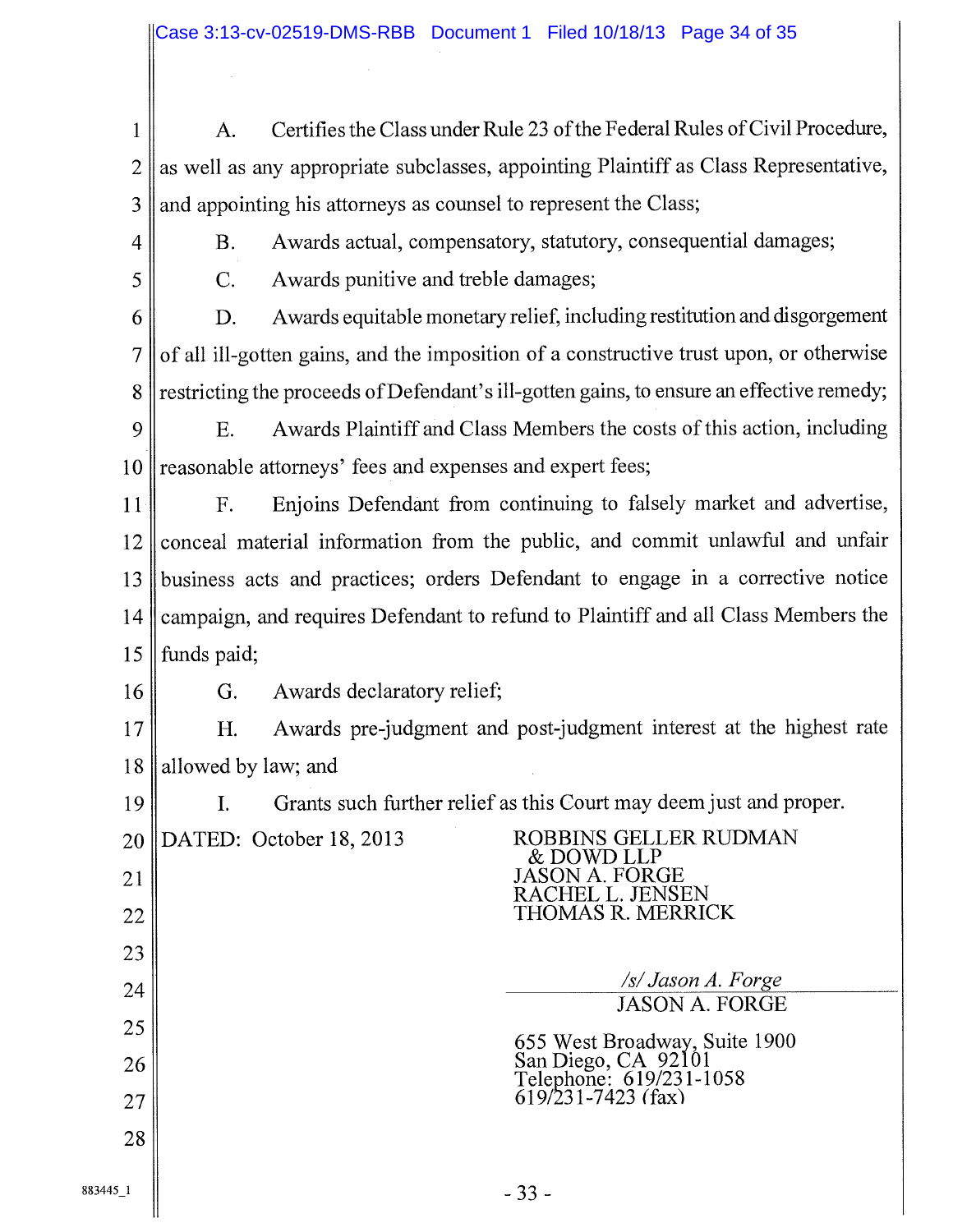